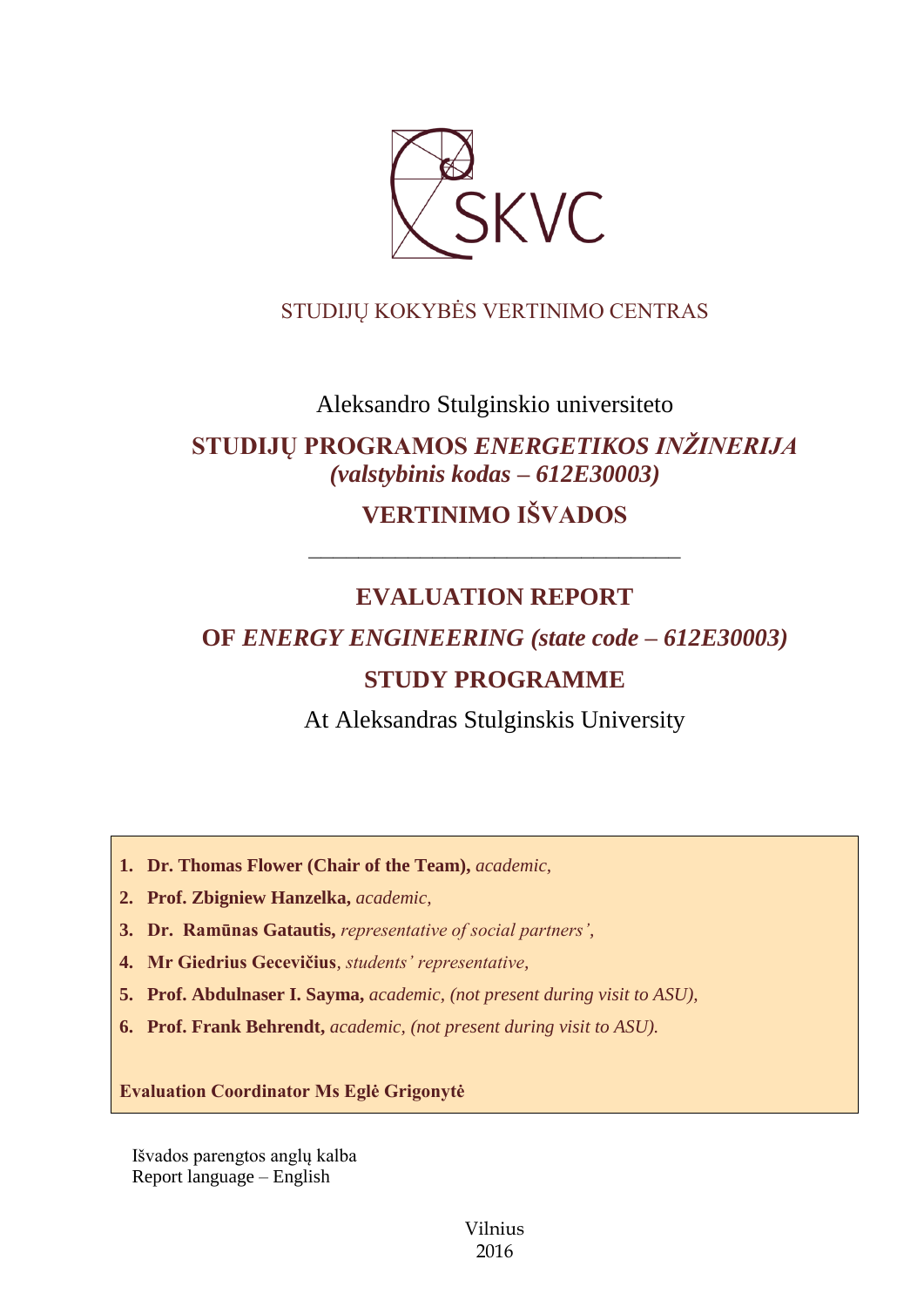| Studijų programos pavadinimas                           | Energetikos inžinerija                                                                        |
|---------------------------------------------------------|-----------------------------------------------------------------------------------------------|
| Valstybinis kodas                                       | 612E30003                                                                                     |
| Studijų sritis                                          | Technologijos mokslai                                                                         |
| Studijų kryptis                                         | Energijos inžinerija                                                                          |
| Studijų programos rūšis                                 | Universitetinės studijos                                                                      |
| Studijų pakopa                                          | Pirmoji                                                                                       |
| Studijų forma (trukmė metais)                           | Nuolatinė (4 metai), ištęstinė (6 metai)                                                      |
| Studijų programos apimtis kreditais                     | <b>240 ECTS</b>                                                                               |
| Suteikiamas laipsnis ir (ar) profesinė<br>kvalifikacija | Energijos inžinerijos bakalauras                                                              |
| Studijų programos įregistravimo data                    | Lietuvos Respublikos švietimo ir mokslo<br>ministro 1997 m. gegužės 19 d. įsakymu<br>Nr. 565. |

–––––––––––––––––––––––––––––––

| Title of the study programme.                          | <b>Energy Engineering</b>                                                                                                                 |
|--------------------------------------------------------|-------------------------------------------------------------------------------------------------------------------------------------------|
| State code                                             | 612E30003                                                                                                                                 |
| Study area                                             | <b>Technological Sciences</b>                                                                                                             |
| Study field                                            | <b>Energy Engineering</b>                                                                                                                 |
| Type of the study programme                            | University studies                                                                                                                        |
| Study cycle                                            | First                                                                                                                                     |
| Study mode (length in years)                           | Full-time studies (4 years), part-time studies<br>$(6 \text{ years})$                                                                     |
| Volume of the study programme in credits               | <b>240 ECTS</b>                                                                                                                           |
| Degree and (or) professional qualifications<br>awarded | Bachelor of Energy Engineering                                                                                                            |
| Date of registration of the study programme            | $19th$ May 1997, under the Order of the<br>Minister of the Ministry for Education and<br>Science of the Republic of Lithuania No.<br>565. |

 $\copyright$ Studijų kokybės vertinimo centras

The Centre for Quality Assessment in Higher Education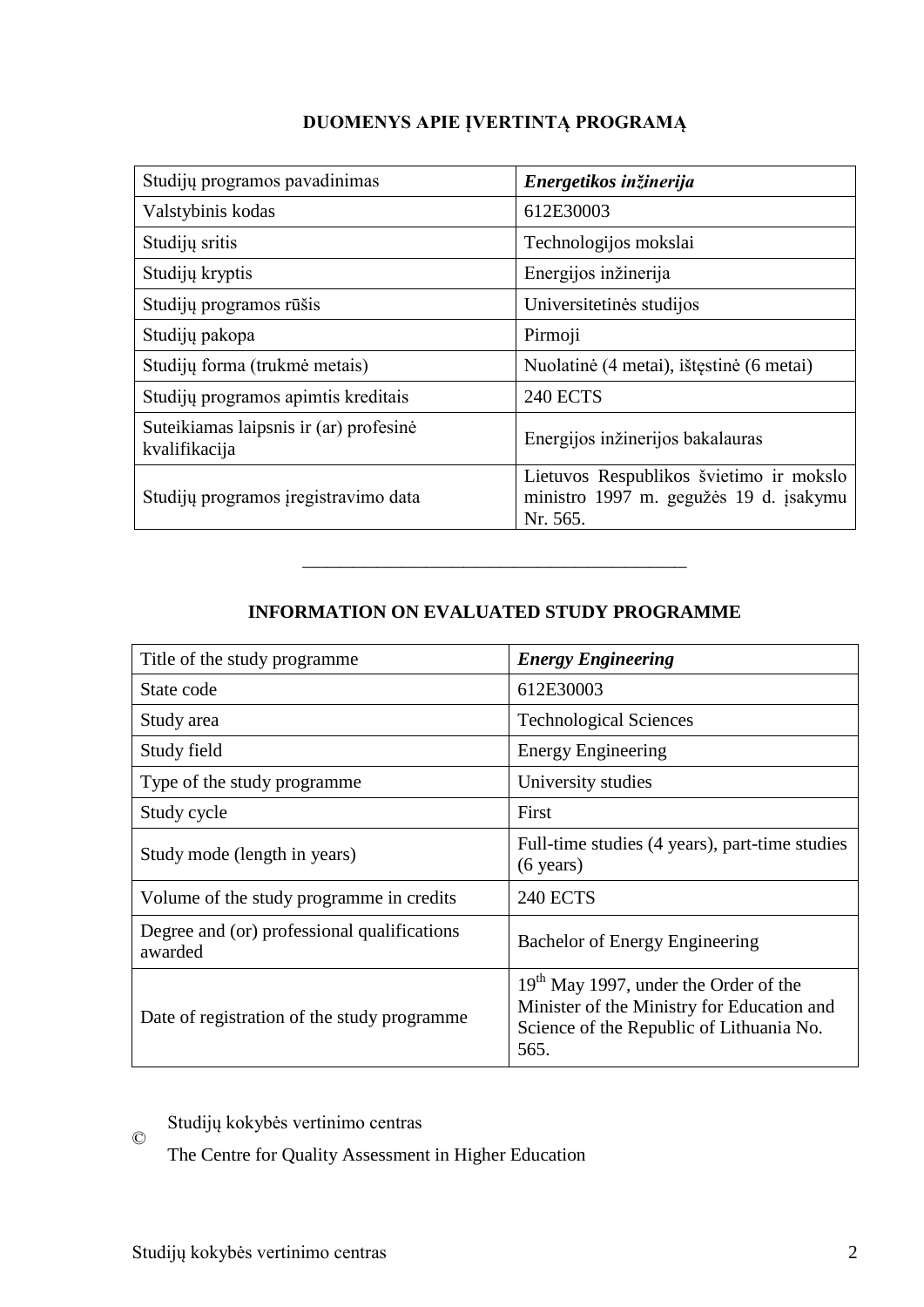| 1.3. Background of the HEI/Faculty/Study field/Additional information4 |  |
|------------------------------------------------------------------------|--|
|                                                                        |  |
|                                                                        |  |
|                                                                        |  |
|                                                                        |  |
|                                                                        |  |
|                                                                        |  |
|                                                                        |  |
|                                                                        |  |
|                                                                        |  |
|                                                                        |  |
|                                                                        |  |
|                                                                        |  |

## **CONTENTS**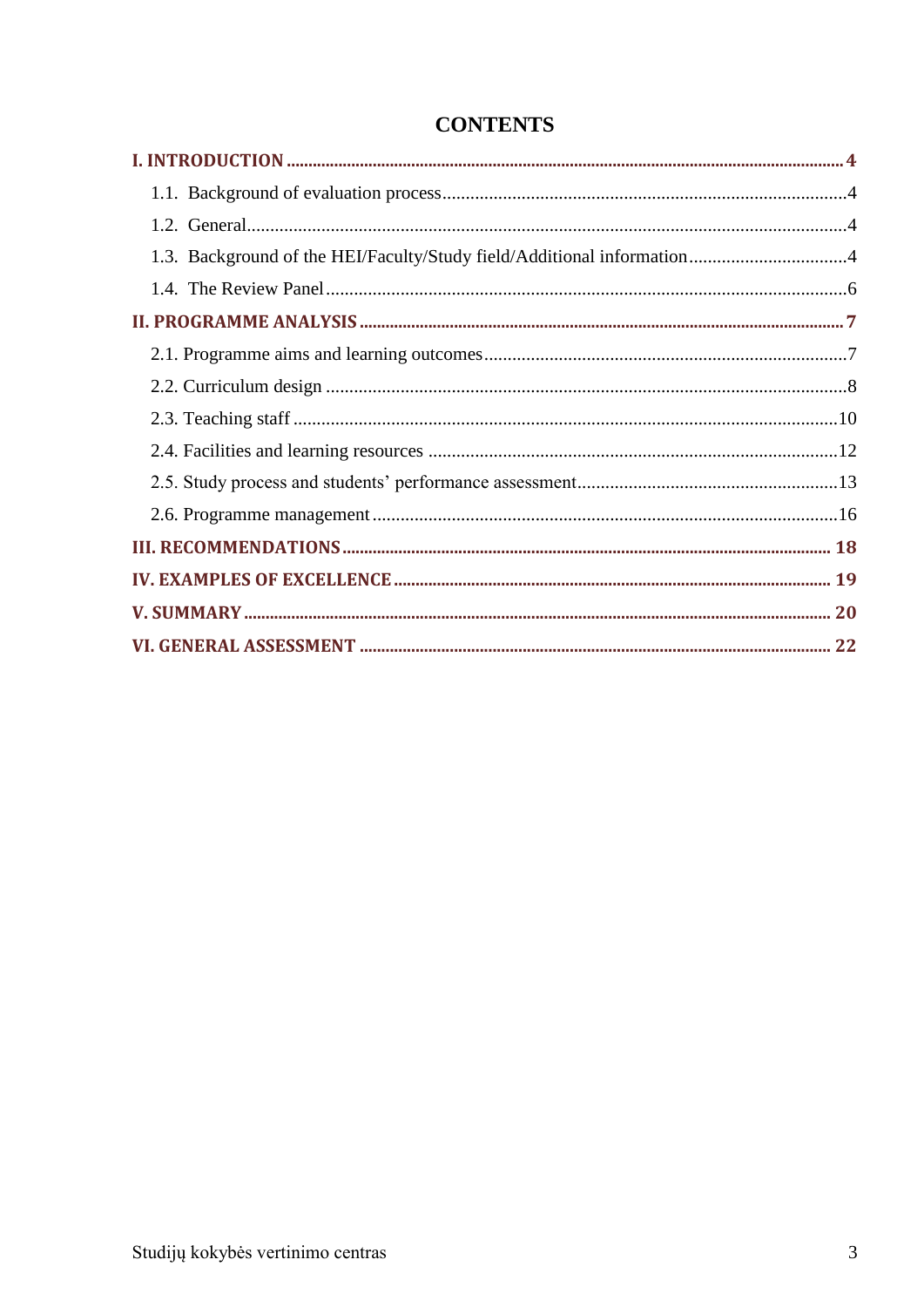#### <span id="page-3-1"></span><span id="page-3-0"></span>**I. INTRODUCTION**

#### *1.1. Background of evaluation process*

The evaluation of on-going study programmes is based on the **Methodology for Evaluation of Higher Education Study Programmes,** approved by the Order No 1-01-162 of 20<sup>th</sup> December 2010 of the Director of the Centre for Quality Assessment in Higher Education (hereafter, SKVC). Evaluation is intended to help higher education institutions to constantly improve their study programmes and to inform the public about the quality of studies.

The evaluation process consists of the main following stages: *1) Self-evaluation and the Selfevaluation Report (hereafter, the SER) prepared by a Higher Education Institution (hereafter, the HEI); 2) a visit of the Review Panel at the higher education institution; 3) preparation of the evaluation report by the Review Panel and its publication; 4) follow-up activities.* 

On the basis of the study programme external evaluation SKVC takes a decision to accredit the study programme either for 6 years or for 3 years. If evaluation of the programme is negative such programme is not accredited.

The programme is **accredited for 6 years** if all evaluation areas were evaluated as "very good" (4 points) or "good" (3 points).

The programme is **accredited for 3 years** if none of the areas was evaluated as "unsatisfactory" (1 point) and at least one evaluation area was evaluated as "satisfactory" (2 points).

The programme **is not accredited** if at least one of evaluation areas was evaluated as "unsatisfactory" (1 point).

#### <span id="page-3-2"></span>*1.2. General*

The application documentation submitted by the HEI follows the outline recommended by SKVC.

#### <span id="page-3-3"></span>*1.3. Background of the HEI/Faculty/Study field/Additional information*

Aleksandras Stulginskis University (hereafter, ASU) is a state higher education institution possessing deeply rooted traditions of agriculture science and studies. In 2014 the numbers of students, teachers and research fellows working in the University were 4536, 343 and 53, respectively.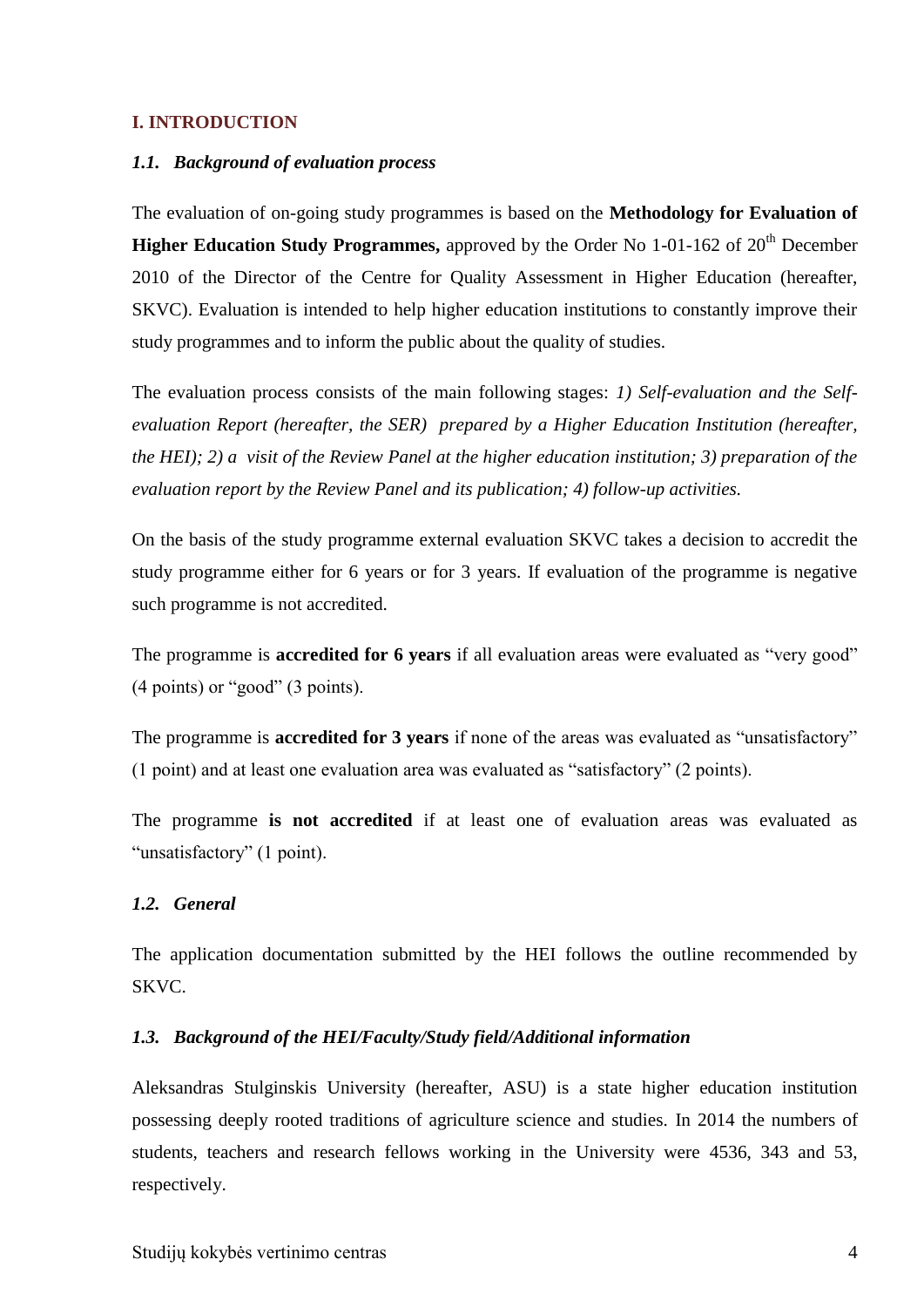The University mission and the University strategy, developed in 2012 "ASU Strategy 2020" go well together with the provisions of the development of higher education in Lithuania that is reflected in the Law on Higher Education and Research. Preamble of the Law states that "The mission of higher education and research is to help ensure the country's public, cultural and economic prosperity, provide support and impetus for a full life of every citizen of the RL, and satisfy the natural thirst for knowledge". In particular, the University assumes a social responsibility for the scientific support of one of the most important components of state economy that is for agriculture and food production.

Presently 48 programmes of the first and second cycle in biomedical, social and technological sciences are carried out in the University. All these programmes are directly designed for agriculture, forestry, rural development, sustainable use of natural resources and in exact accordance with the previous mission of the University. University study programmes are unique in Lithuania, because there are no universities in Lithuania that have such programmes. According to the University website, the University actually has an unusual abundance of first cycle study programmes with similar content:

- *Engineering of Agroenergetics* (recently renamed to *Energy Engineering*);
- *Agricultural Engineering and Management*;
- *Agricultural Mechanical Engineering*;
- *Renewable Energy Resources Engineering (Biomass Engineering)*;
- Further five first cycle degrees in Technological Sciences.

Agriculture in Lithuania is a traditional, consistently developing and modernizing sector of economy. This sector produced 4.6 % of total earned value in the year 2013. Annual growth of this sector is stable compared with other economy sectors, and in the latter years it was the highest, 1.8 %. Development of this sector determines also prerequisites for the development of other sectors, first of all of food industry and bioenergetics. Sector undergoes rapid modernization; significant part of structural support of the European Union is allocated in this sector. **Despite decrease of number of employees in this sector caused by rapid modernization in order to ensure innovations and development, sector is in need of professionals who master modern technical, biological and social technologies.** It is stated in the documents of strategic development that lack of highly qualified professionals in rural areas is a serious problem.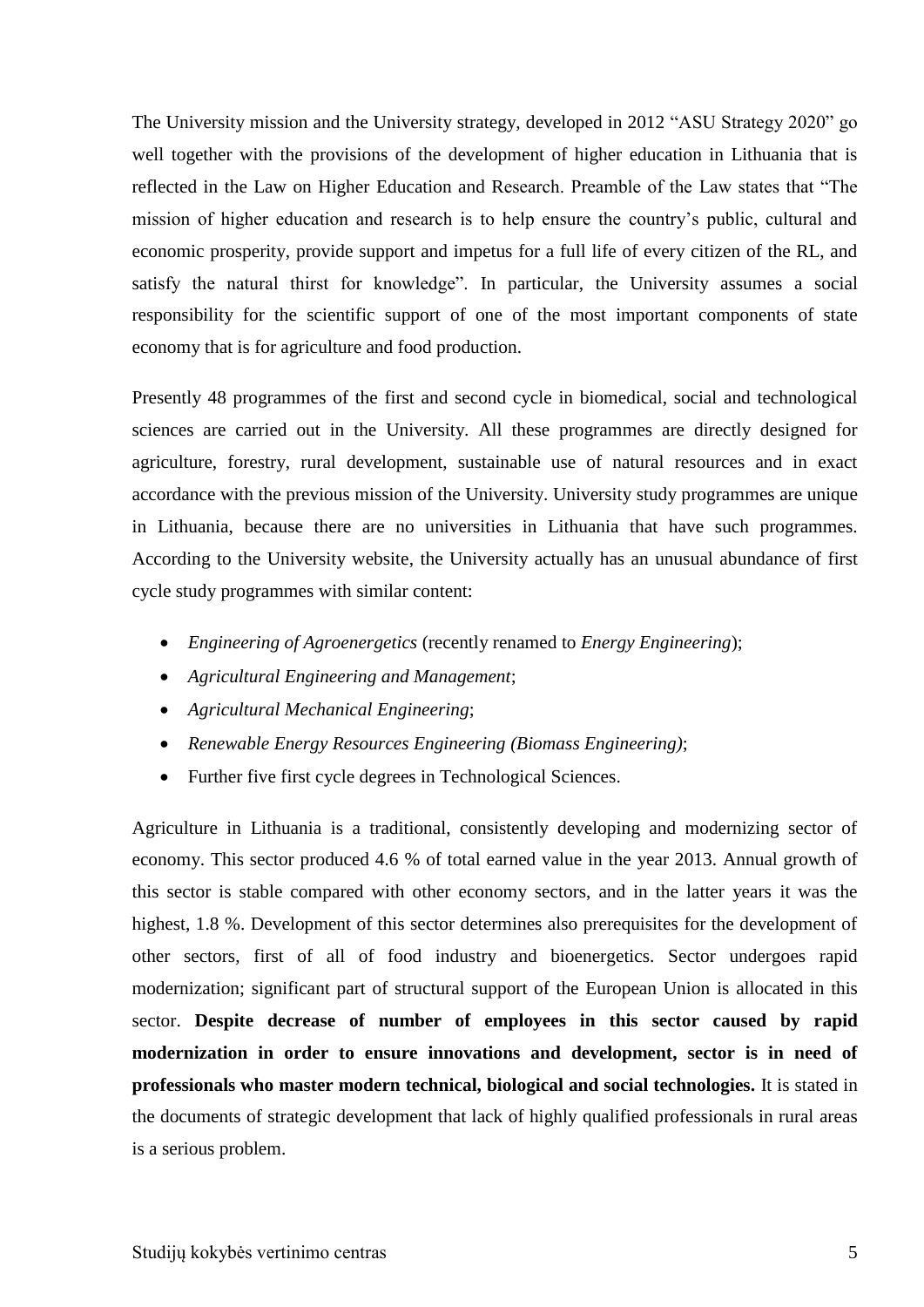In 2011 study of the demand of specialists in the field of agriculture was performed. This study showed that training of specialists with higher education in the field of agriculture should not be reduced, and in some study programmes it should be increased. However, studies in the field of agriculture are not popular in Lithuania among the best secondary school graduates as they are not popular in many countries. Due to absence of state-funding for agricultural studies number of persons desiring to study is rapidly decreasing.

## <span id="page-5-0"></span>*1.4.The Review Panel*

The Review Panel was composed according to the *Description of the Review Team Member Recruitment*, approved by the Order No 1-01-151, 11/11/2011 of the Director of the Centre for Quality Assessment in Higher Education. The visit to the HEI was conducted by the Panel on *04/12/2015*.

## **1. Dr. Thomas Flower (Chair of the Team)**

*Dean of Faculty at the UAS Hamburg, Faculty for Engineering and Computer Sciences, Germany.*

## **2. Prof. Zbigniew Hanzelka**

*Director of the Department of Power Electronics and Energy Control Systems at the AGH University of Science and Technology, Poland.* 

## **3. Dr. Ramūnas Gatautis**

*Research Associate at Lithuanian Energy Institute, Lithuania.*

## **4. Mr Giedrius Gecevičius**

*Doctorate Candidate (Energy and Power Engineering) at Lithuanian Energy Institute, Lithuania.*

## **5. Prof. Abdulnaser I. Sayma (not present during the visit to ASU)**

*Professor of Energy Engineering, and Associate Dean for Postgraduate Studies at the School of Mathematics, Computer Science and Engineering, City University London, United Kingdom.*

## **6. Prof. Frank Behrendt (not present during the visit to ASU)**

*Professor for Energy Process Engineering and Conversion Technologies for Renewable Energies at Berlin Institute of Technology (TU Berlin), Germany.*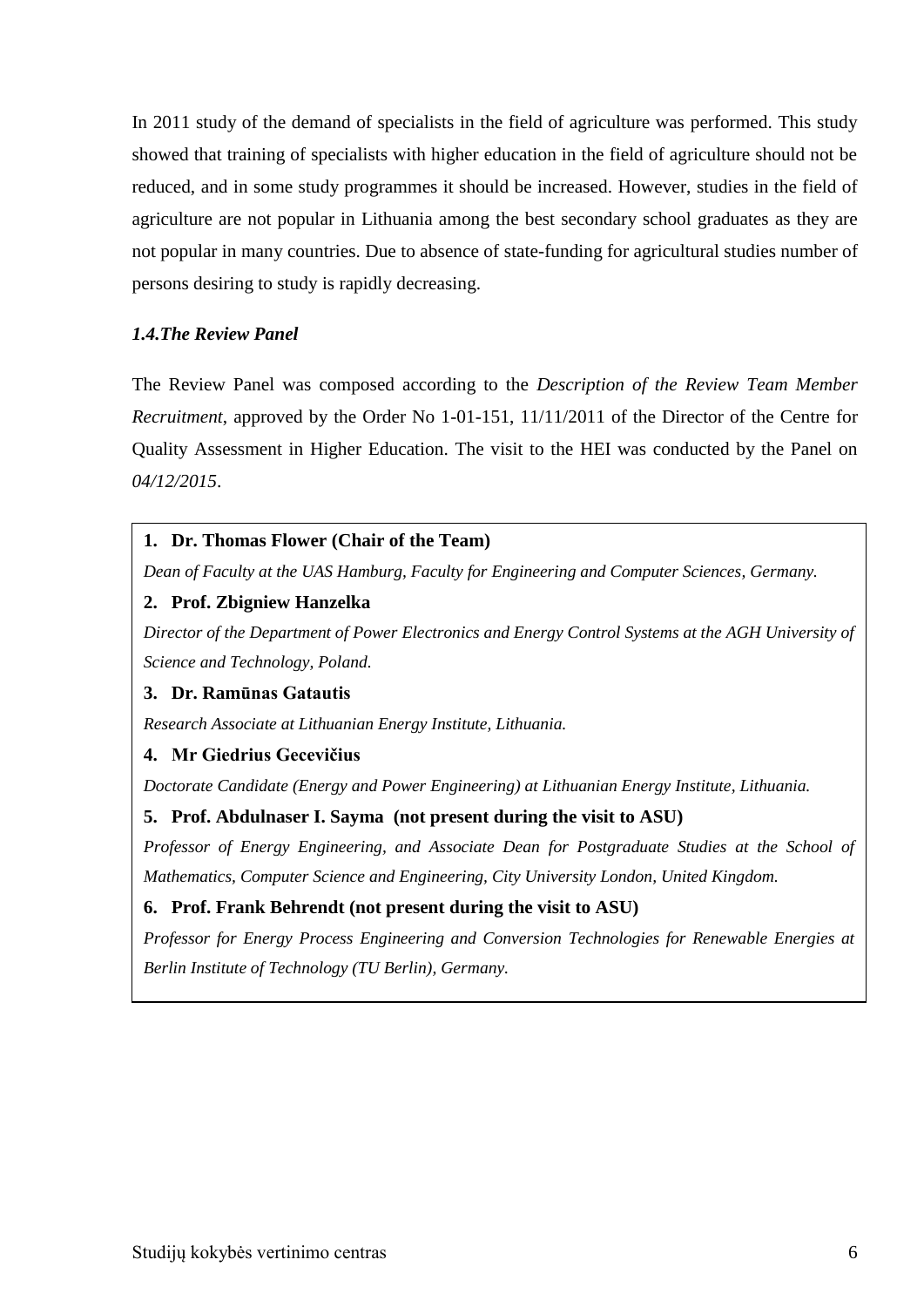#### <span id="page-6-1"></span><span id="page-6-0"></span>**II. PROGRAMME ANALYSIS**

#### *2.1. Programme aims and learning outcomes*

The degree has undergone an external evaluation in 2012. The assessment was basically positive, however, closed with a number of recommendations resulting in a three-year accreditation. One area of criticism was "improper and incomplete definition of the programme aims, objectives and learning outcomes." It was criticized that the website of the University provided different descriptions of the programme depending on language (Lithuanian vs. English). This weakness has been addressed. After this review the Panel found the online programme description [\(www.asu.lt/university/studies/study-programmes-at-university/first-cycle-study-programmes\)](http://www.asu.lt/university/studies/study-programmes-at-university/first-cycle-study-programmes) which is now sufficiently comprehensive and thus this point has been sufficiently addressed. One problem which still persists is that the website lists the programme under its old title *Engineering of Agroenergetics*.

Another minor criticism in the online English description of the study programme is related to the terms used defining the programme aim: "The main aim of the study programme is to train broad erudition and highly qualified specialists, aware of the principles, theories and methods of power and heat energy engineering, able to design and implement the facilities and systems of agricultural energetics as well as facilities and systems of renewable energy; assess the impact of energy on the environmental objects." *Erudition* is an unusual word, not understandable to the average technical student and can mean "deep wide learning" or "extensive knowledge acquired chiefly from books". The word *erudition* is not used in the SER, instead the wording "The main aim of the study programme is to train highly qualified specialists that have extensive expertise …" is used. This is the clearer description understandable to the public.

This, however, also leads to some more points, that the English online description as to intended learning outcomes and information contained in the SER are not fully consistent. Assuming that the SER is the leading document, online information should be updated.

The study programme convincingly addresses a society need, not only in Lithuania, but across Europe. The content and description of the programme is academically sufficiently high whilst maintaining a practical approach to business and society needs. Sadly, the numbers of students taking the degree are low (2012:9, 2013:11, 2014:20). Pro-active marketing of the degree may be required to assure the minimal number of students to maintain the scope of the degree.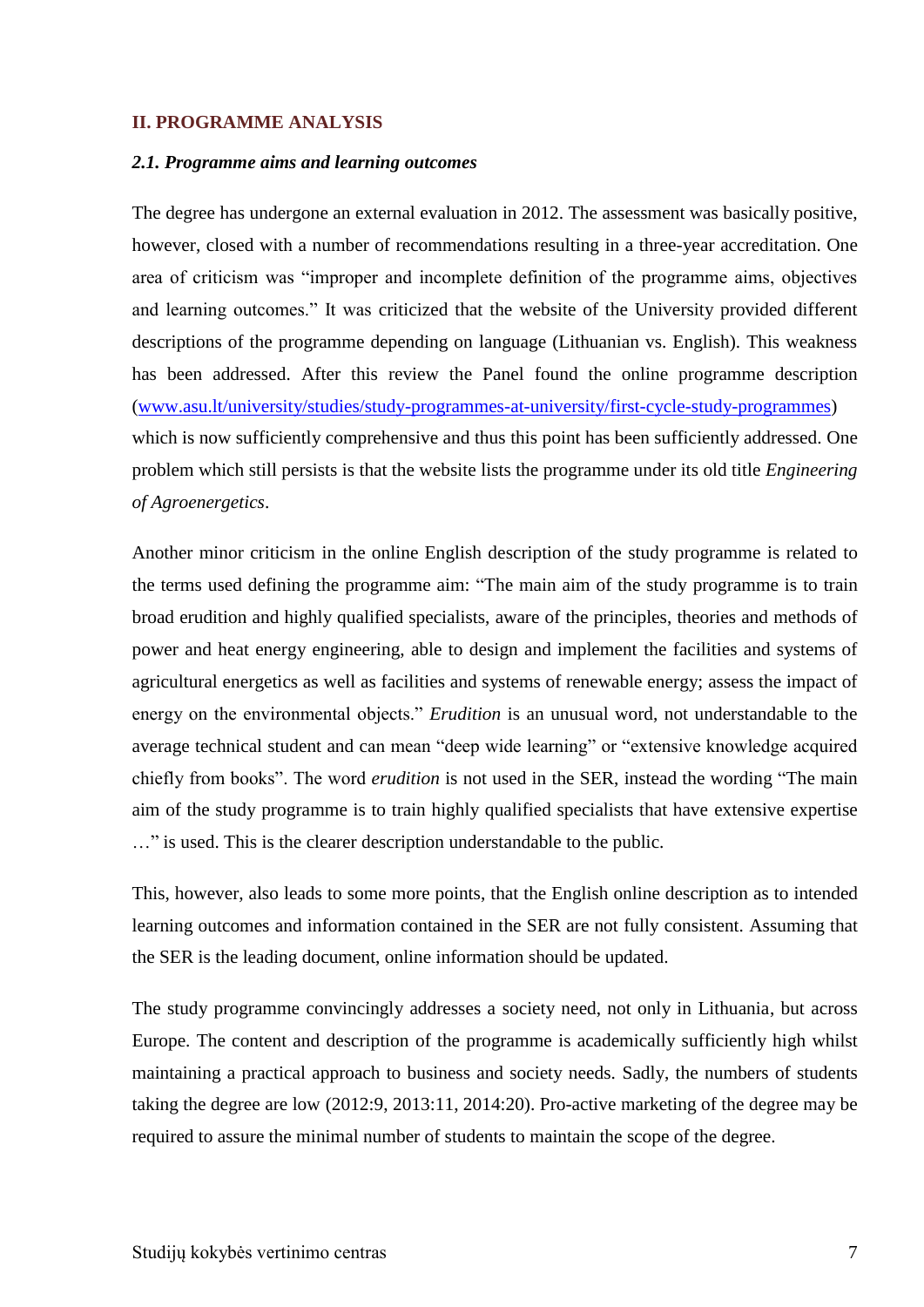Looking through the SER, there is a statement of objectives and sub-objectives that mentions key requirements. At the general level, important aspects such as personal development, creativity and critical thinking, broad expertise and critical thinking are listed. At the specific level, fundamental knowledge in the scientific and engineering topics is also listed. In addition, specialist skills and abilities are listed.

One of the goals of the studies is that graduates should become managers in the energy industry. The Panel could not find much evidence of tuition in the field of project management, people leadership and teamwork which are normally key skills of modern managers. This should be addressed in the future.

In conclusion, it can be confirmed that the programme aims and intended learning outcomes are well defined, clear and publicly accessible and are based on the requirements of the public or the labour market needs. The programme aims and intended learning outcomes are consistent with the first level of studies and the qualification offered.

The name of the programme *Energy Engineering* is reasonably accurate and it is compatible with the curriculum and targeted intended learning outcomes. Broad principles of general energy engineering are taught whilst a particular focus is applied to the specific business of agroenergetics. Even though the focus of the programme is still on biofuels, with a strong foothold in electrical engineering, the attempt to broaden the technical area to encompass also hydro-, wind- and solar-energy is less convincing.

#### **Strength: Good market alignment with the contents of the programme.**

**Weakness: Degree maintains a focus on agroenergetics though recently it has undergone a name change to** *Energy Engineering***. Some typical areas of energy engineering are still not taught.** 

#### <span id="page-7-0"></span>*2.2. Curriculum design*

The programme covered here is a Bachelor degree designed to be completed in four years and the workload amounts to 240 ECTS. This is compliant with the Bologna declaration and Lithuanian legal requirements. The University has subdivided the degree programme into educational components of different sizes. The size of each educational component is from 3 to 8 ECTS. The content of each educational component corresponds to the intended learning outcomes of that component. The number of ECTS per educational component has been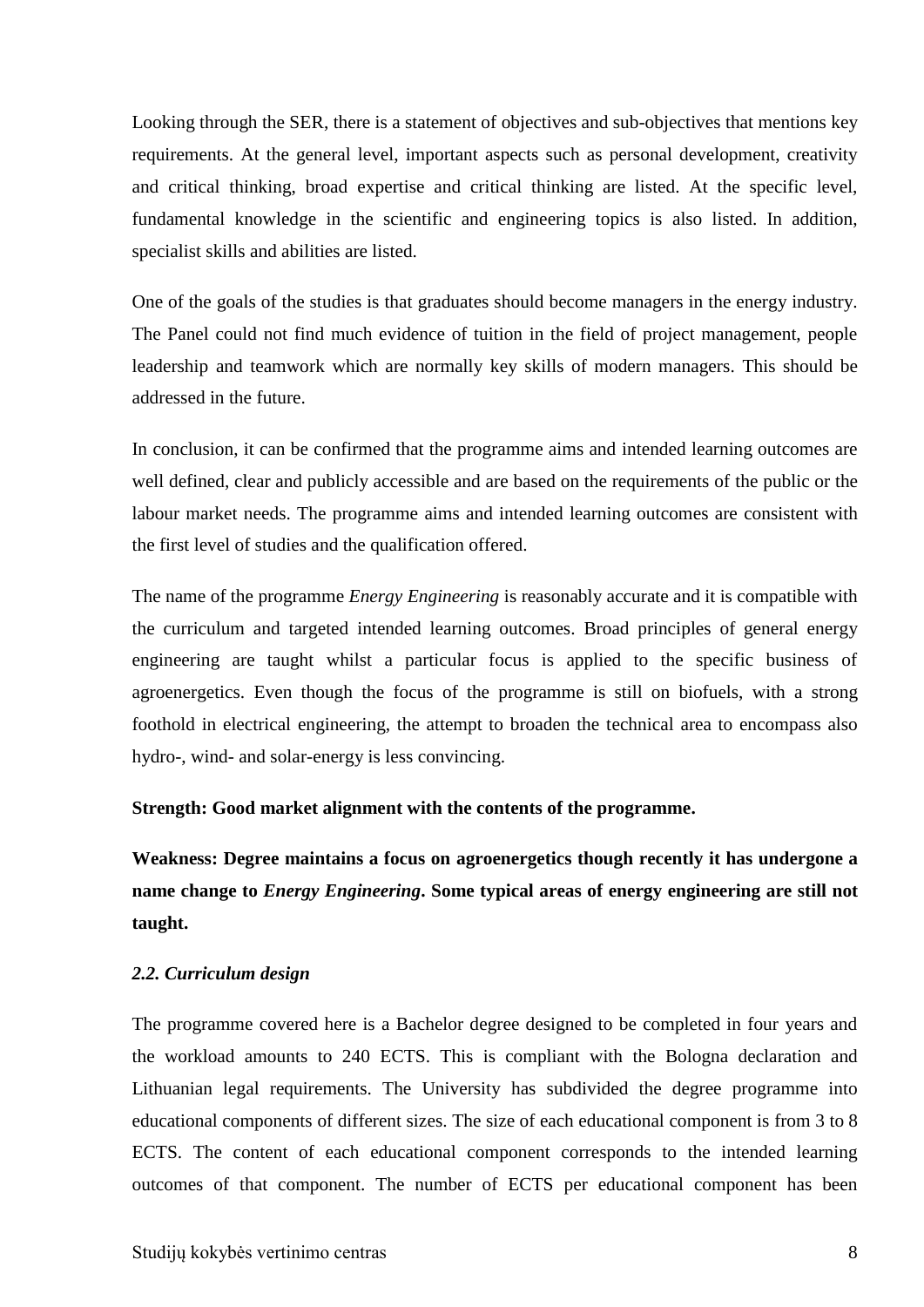carefully assigned. The size of an educational component varies according to the workload for the average student. The content of an educational component is in each case thematically defined. Taking student exchange with foreign countries into account, both size and content of educational components taught between the fifth and seventh semester (typical mobility semesters) are appropriate. The educational components (from 4 to 6 ECTS) are neither too big to prevent transfer of credits and marks for mobile students, nor are they too small, which would lead to an inappropriate high number of exams.

On the subjects of study, the combination of general subjects, specialised subjects and electives is very interesting and the principle is commended. The programme is constructed on a very sound foundation in mathematics and natural sciences plus 18 ECTS of general subjects at university level thereby meeting the legal requirements.

The programme-defining technical subjects do not start before the second year and are predominant from the fourth semester onwards. In total 200 ECTS are taught in "subjects of study field" and are clearly marked in the curriculum thereby meeting the legal requirements.

The total volume of tuition in practical placement amounts to 15 ECTS, accumulated in three different fields (Technological Practical Training (7 ECTS), Engineering Design Practical Training (5 ECTS), one week in Electrical Equipment and Safety (1 ECTS), one week in Basics of Agronomy (2 ECTS)). The Panel find that it would be more convincing if the practical training was accrued in only two subjects and not distributed over four subjects. However, as reported the programme meets the legal requirements.

12 ECTS are allocated to the preparation and defending of the undergraduate thesis in the last semester, thereby meeting the legal requirements.

The programme is designed in a way that in each semester 30 ECTS are to be achieved, with the exception of the first semester (27 ECTS) and the third semester (33 ECTS). The workload is thus sufficiently evenly distributed. No harmful repetition in the subjects taught was found.

The study programme aims to cover a very broad range of technical subjects relevant to energy engineering. A deeper technical specialisation has been renounced to the benefit of a stronger business focus, particularly in the field of agroenergetics. In order to truly earn the more general title of *Energy Engineering* and differentiate itself from the former title of *Agroenergetics*, more specialisation in wind-power, solar-power, hydro-power, geothermal-power and district heating and less specialisation in agronomy, biosystems, biogas and biofuels would be recommended.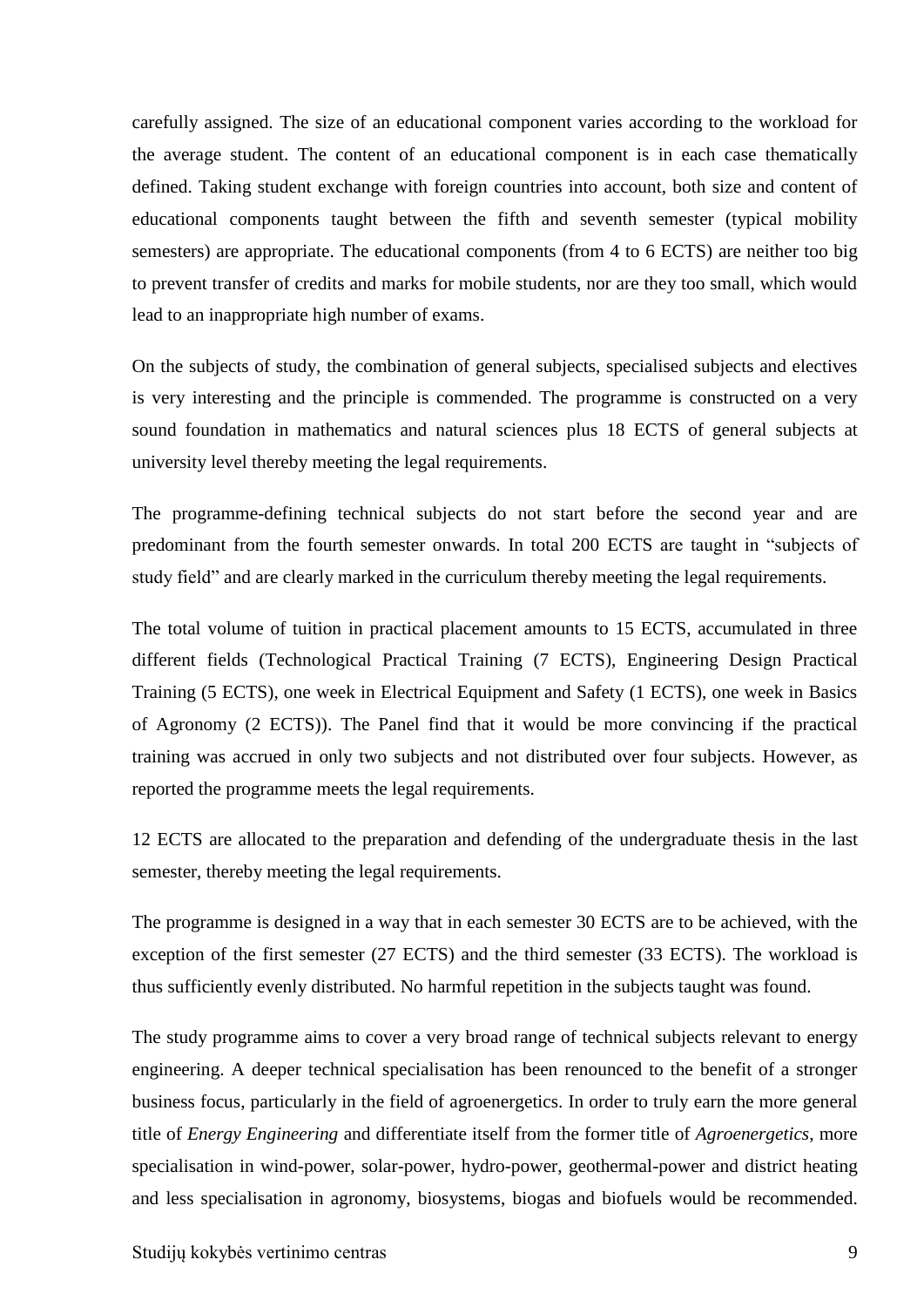Particularly more practical training in non-agricultural fields should be possible and encouraged. However, assuming that the programme is designed to meet the requirements of the agricultural energetics business field, then currently this is very well-achieved.

The major engineering field of construction, design and finite-element analysis is covered only very lightly. Students are thus not empowered to actually design mechanical equipment. The same is true of fluid mechanics and CFD which can lead to difficulties in designing flow apparatus and flow systems. The lack of tuition in numerical methods, FEA, Matlab-Simulink and CFD was commented on in the previous evaluation report and the Panel found little to no evidence of a change there. Modern society is strongly affected by digital technologies. This area of technology seems to be lacking in the study programme.

In conclusion the content and methods of the subjects are appropriate for the achievement of the intended learning outcomes. The scope and content of the programme are sufficient to ensure the achievement of the intended learning outcomes and, with the exception of computer based analysis, reflect state-of-the-art in the field of energy technology.

**Strength: Curriculum is well constructed to successively teach the students a broad range of technical subjects on the basis of a very sound foundation in science.**

**Weakness: Computer based engineering is not sufficiently in the focus. Panel recommends to broaden the scope of application of energy technology beyond agroenergetics into other fields relevant to Lithuania.**

## <span id="page-9-0"></span>*2.3. Teaching staff*

1

34 of 42 study field subjects are taught by scientists thereby easily meeting the minimal legal requirements<sup>1</sup>. The qualifications and numbers of the staff are adequate to ensure the achievement of the intended learning outcomes. 20 of the 29 reported academic staff teaching on the programme hold doctorate degrees. Given the low enrolment to the study programme, the number of teaching staff is fully adequate to ensure the achievement of the intended learning outcomes.

<sup>&</sup>lt;sup>1</sup> General Requirements of First Degree and Integrated Study Programmes, approved by the order of the Minister for Education and Science of the Republic of Lithuania on 9 April 2010 No V-501.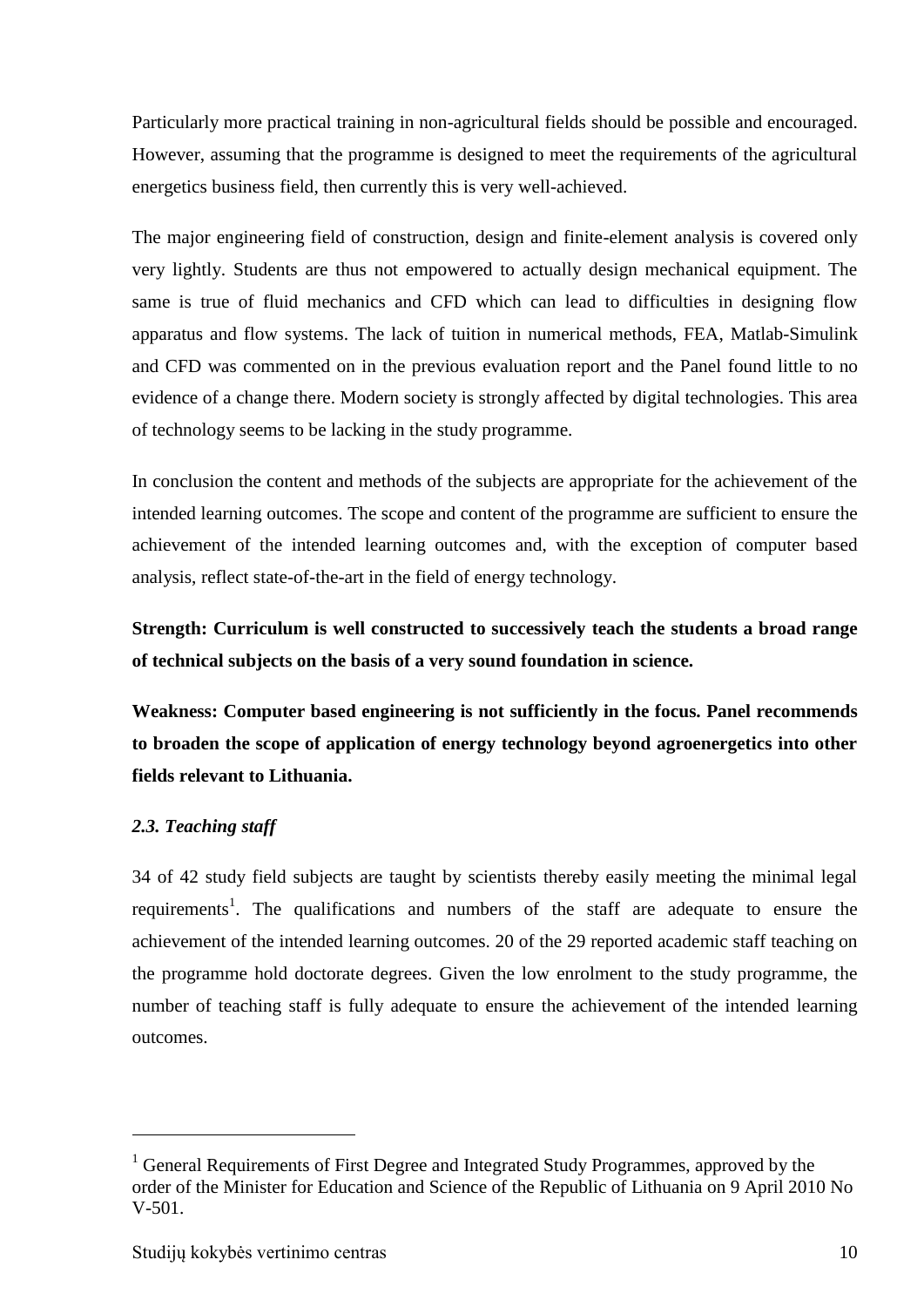Checking through the experience of the academic staff, there seems to be an uneven distribution of this experience with the spectrum heavily weighted towards the more experienced staff who have been there for a long time. There are very few junior staff or those possessing intermediate experience which is likely to create problems in the future. The Panel recommend to start involving academics at various levels of experience to provide for continuity and variation of skills and approach to the benefit of students. The SER mentions that the average age of the academic staff is getting younger year on year compared to 2011 review, however, the rate of progress in that aspect is slow. The average age of professors has dropped between 2010 and 2015 from 60 to 58.8 (only a drop of 1.2 years) and the average age of associated professors has dropped by a mere 1.1 years. However, at this moment the Review Panel is convinced that staff turnover is able to ensure an adequate provision of the programme.

The Review Panel is encouraged by the fact that a high proportion of academics are reported on being active researchers in their respective field. The quality of research work is not relevant for this evaluation and cannot be judged based on the documentation provided or by the insight gained during the site visit. Major research work is being done in the fields of bio-fuels and this fits well with the curriculum in the seventh and eighth semester. The volume of research work performed with industry/third party is low and correspondingly the budget is also small. The associate professors have a heavy teaching load (15 to 18 hours per week), which leaves little time for research work and personal further development or scientific exchange.

Staff proficiency in the English language is on average rather low. This is a major limitation in order to provide study subjects taught in English that would also encourage incoming students mobility. There is now an extensive student exchange programme through ERASMUS, which seems to address one of the recommendations of the previous programme evaluation. International exchange of staff remains low. In five years academic staff have participated under the regulations of ERASMUS in a total of 45 international trips. Given four professors and eleven associate professors that is just one trip per person per year. This is not a very convincing number. The SER states that "Their trips are partially inhibited by insufficient readiness to communicate in a foreign language and limited financial resources".

The staff is listed as having proficiency in German and French ("10 teachers from the first cycle declare their foreign language as German (33 %), 3 teachers – French (10 %)"). The Panel were not made aware of specialized subjects being taught in French or German that could attract students with those language background from abroad to study at the university.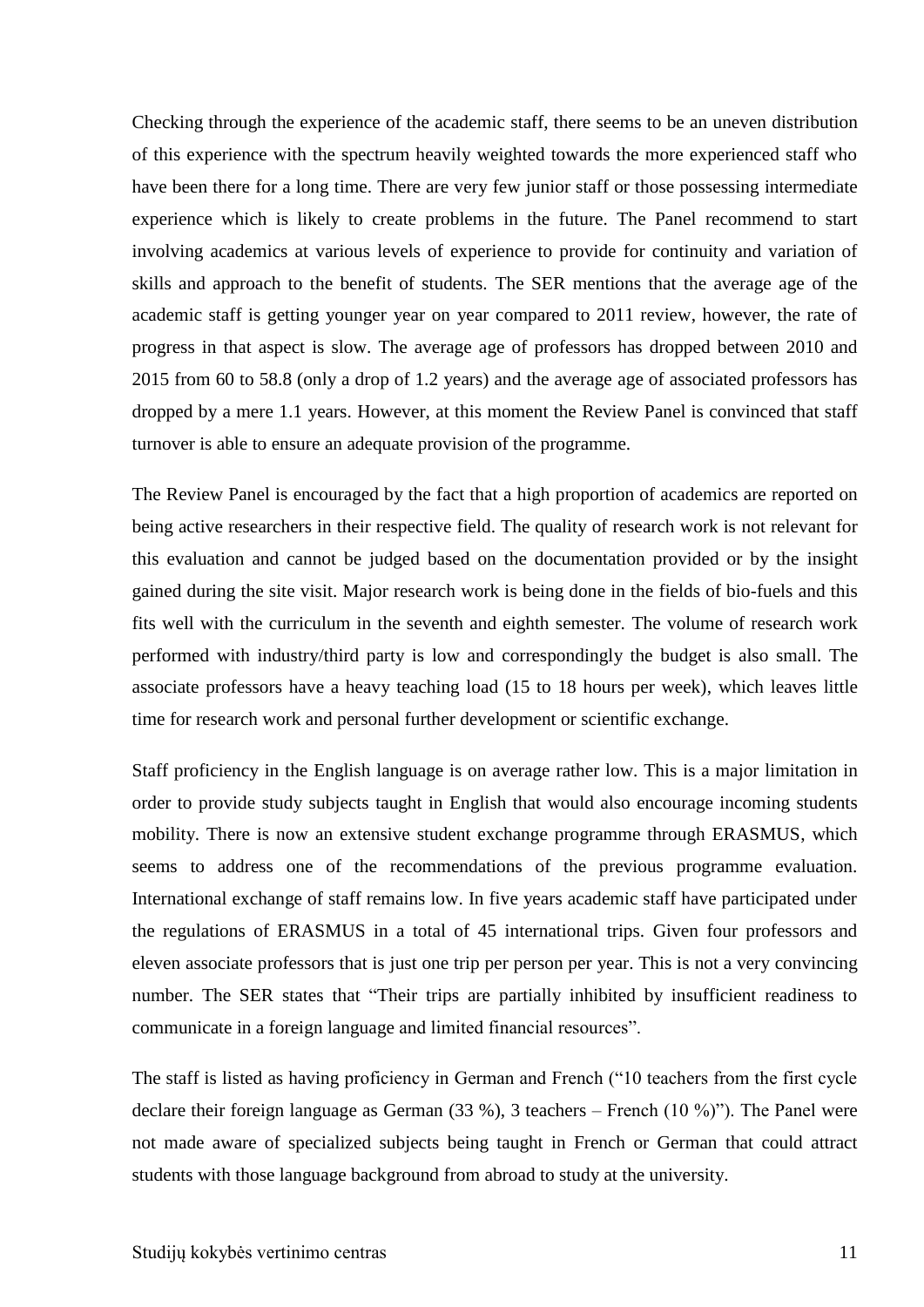#### **Strength: Large proportion of well-trained academic staff.**

**Weakness: Proficiency in English speaking is not good. Heavy tuition workload hinders research activities of associate professors.**

#### <span id="page-11-0"></span>*2.4. Facilities and learning resources*

The University campus is a wide area of land with scattered buildings and grassy areas in between. Most buildings have recently been renovated and are in a good shape. A sufficient number of lecture halls and student classrooms are available. These are equipped with the necessary furniture and basic didactic material. Projectors and computers for multimedia-based instruction are available. Very modern didactic equipment like digital whiteboards (smartboards) is missing. However, the premises are adequate both in their size and quality for the study programme.

The University uses the public domain software bundle Moodle as a modern eLearning tool. Interviewed students confirmed having access to the University servers from their private computers. Moodle, however, is only being used by a small number of the staff and the increase rate of use is very slow. The reason for this is not clear. Possibly staff members need more training or stronger encouragement.

The SER mentions the campus-wide availability of Internet access and a more limited coverage of wireless Internet access. In contrast to the prior report no mention is made in the SER on EDUROAM. During the Panel visit, the Internet availability was supplied through EDUROAM access points as secondary channel "ASU-GUEST" with a password for the visiting people, who have not any authentication systems at their own institutions. The Panel members had free possibility and could connect directly to EDUROAM with their own authentication.

The quality and accessibility of library resources is sufficient.

The quality and quantity of computer equipment and its accessibility to students is satisfactory.

The Review Panel has no complaints and received no complaints or critics from the students as to arrangements for students' practice, with the exception of the statement under 2.5 below.

The quality of the laboratories in the home institute in the field of agroenergetics is good. Laboratories provided by neighbouring institutes, particularly in electrical engineering are good.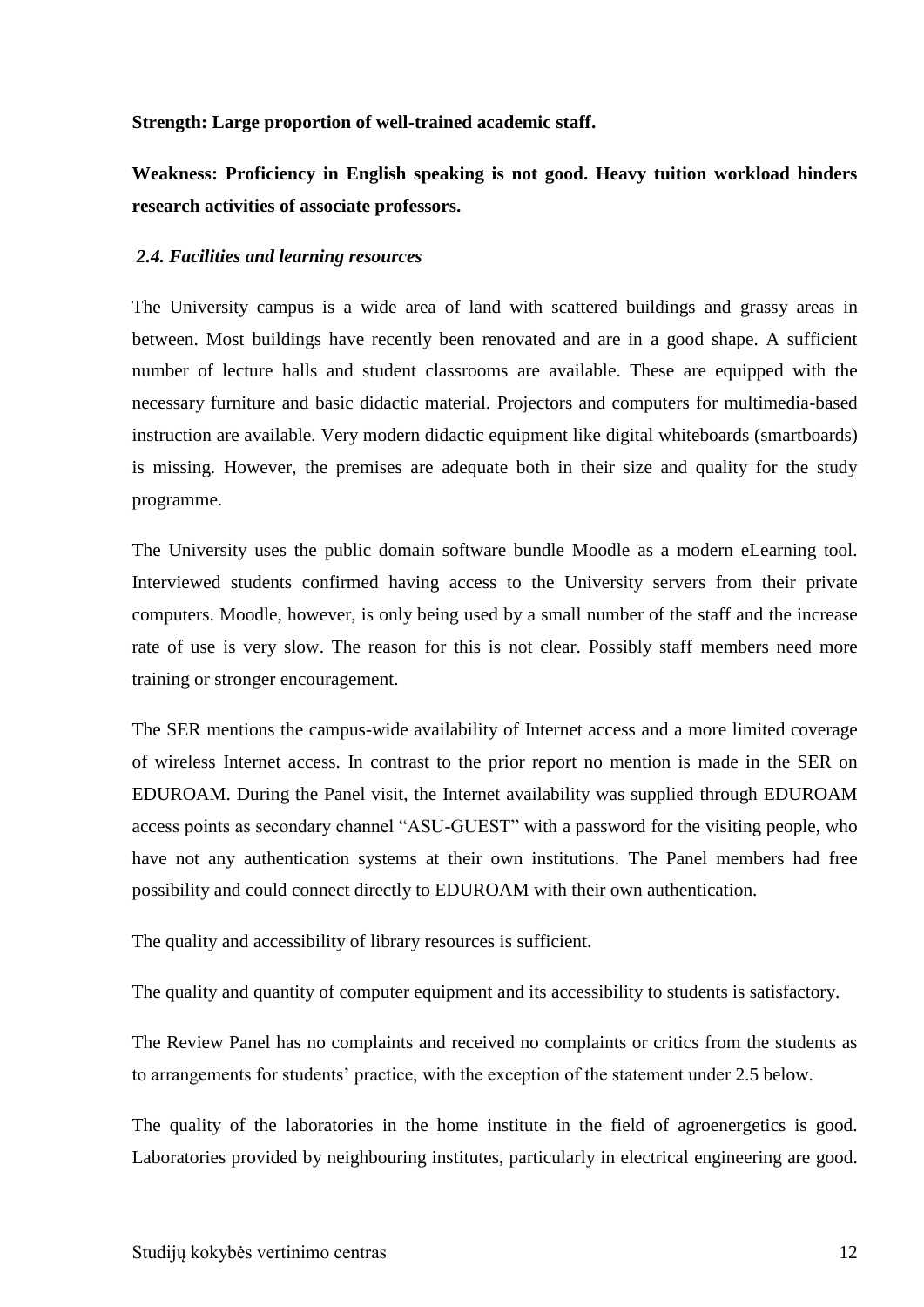Laboratories focused on non-bio forms of energy were less well equipped. If the Faculty truly wishes to strengthen the broader approach to energetics investment will be required.

### **Strength: Facilities as such are fully sufficient for the undergraduate degree.**

#### **Weakness: Wireless Internet access remains insufficient. Use of Moodle is limited.**

#### <span id="page-12-0"></span>*2.5. Study process and students' performance assessment*

Students are admitted according to the national regulations based on high school graduation results. Access to the state-financed places is competitive and one has to meet the standards. Those not admitted to state-funded places get access to the programme if they pay tuition on their own. Results for the past years are given in the SER:

| Year<br>$_{\mathrm{of}}$ | Full-Time-Students |                |                            | Part-Time-Students | Total                    |        |
|--------------------------|--------------------|----------------|----------------------------|--------------------|--------------------------|--------|
| admiss<br>ion            | $\rm{SF}$          | $\rm{NF}$      | $\ensuremath{\mathsf{TF}}$ | $\rm{SF}$          | $\rm{NF}$                |        |
| 2010                     | $\boldsymbol{7}$   | $\mathfrak{Z}$ | $\overline{\phantom{a}}$   | $\,1\,$            | 6                        | 17     |
| 2011                     | $10\,$             | $\sqrt{6}$     | $\overline{\phantom{a}}$   | ٠                  | $\overline{\phantom{m}}$ | 16     |
| 2012                     | $\sqrt{5}$         | $\overline{4}$ | $\overline{\phantom{a}}$   | $\overline{a}$     | $\overline{a}$           | 9      |
| 2013                     | $\mathfrak 3$      | $\sqrt{2}$     | $\overline{\phantom{a}}$   | $\,1\,$            | 5                        | 11     |
| 2014                     | $\mathfrak{Z}$     | $\sqrt{6}$     | $\sqrt{6}$                 | $\sqrt{3}$         | $\overline{2}$           | $20\,$ |
| Total                    | $28\,$             | $21\,$         | $\sqrt{6}$                 | $\sqrt{5}$         | 13                       | 73     |

The level of students entering the programme to non-state-funded places is markedly lower than the state-funded places. It was not clear to the Panel whether this lower level is satisfactory to successfully follow the programme and ultimately attain the required academic level (a table from the SER):

Year Competitive scores to state Competitive scores to Competitive scores to non-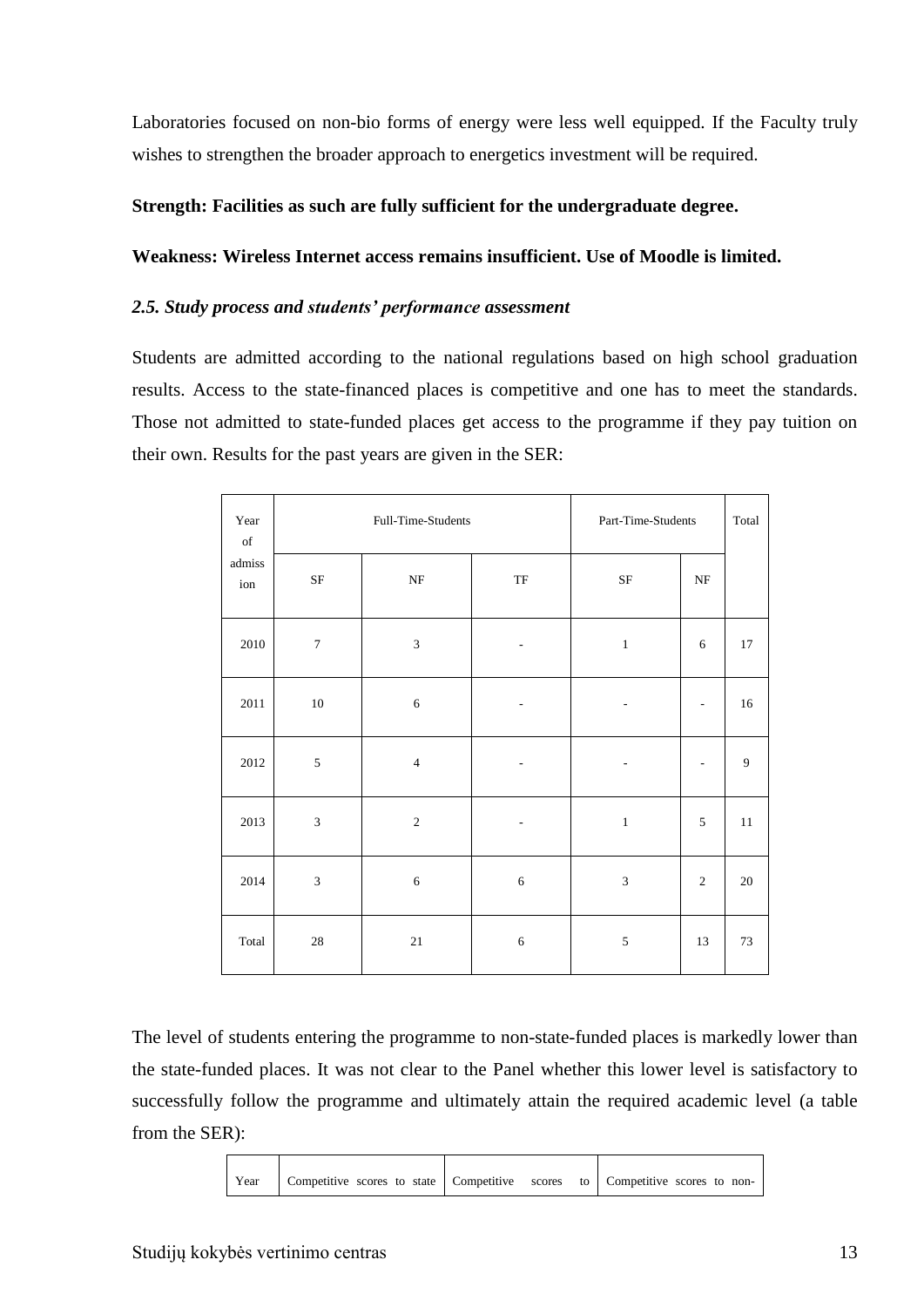|      | financed places |        |       | targeted funding places  |                          | financed places          |         |        |      |
|------|-----------------|--------|-------|--------------------------|--------------------------|--------------------------|---------|--------|------|
|      | highest         | lowest | mean  | highest                  | lowest                   | mean                     | highest | lowest | mean |
| 2010 | 18,56           | 14,32  | 16,44 | $\overline{\phantom{a}}$ | ÷                        | $\overline{\phantom{m}}$ | 13,89   | 4,02   | 8,9  |
| 2011 | 18,38           | 12,60  | 15,49 | $\overline{\phantom{m}}$ | $\overline{a}$           | $\overline{\phantom{a}}$ | 14,80   | 3,68   | 9,2  |
| 2012 | 18,48           | 12,54  | 15,51 | $\overline{\phantom{m}}$ | $\overline{a}$           | $\overline{\phantom{a}}$ | 11,00   | 4,00   | 7,5  |
| 2013 | 16,98           | 15,76  | 16,39 | $\overline{\phantom{a}}$ | $\overline{\phantom{a}}$ | $\overline{\phantom{a}}$ | 3,40    | 2,20   | 2,8  |
| 2014 | 6,98            | 4,80   | 5,89  | 3,52                     | 2,54                     | 3,03                     | 2,90    | 1,31   | 2,10 |

A change in methodology happened between the years 2013 and 2014. Overall, the numbers of students on the programme are extremely low. The minimal requirements to enter the programme are not convincing. The lowest grades of non-financed places are obviously extremely low. It is not clear what qualifies these students to potentially be successful in the programme.

The University maintains an Internet page giving all the necessary information concerning the programmes.

The academic year is organized in two semesters. Timetables are scheduled rationally. The study classes are well distributed during a week and a semester. The sequence of the different subjects follows a consistent and well-elaborated scheme. The number of study hours invested by the students per week is fully acceptable. It seems that working and earning for living simultaneously while studying affects the performance in a negative way, this is, however, more an issue in second cycle degrees than in the first cycle. The drop-out rate is low (see a table below). Overall, the organisation of the study process ensures an adequate provision of the programme objectives and the achievement of the intended learning outcomes (a table from the SER):

| Year of   | Year of    | Number of    | Number<br>of     | Ratio |
|-----------|------------|--------------|------------------|-------|
| admission | graduation | matriculates | students having  | (%)   |
|           |            | (in persons) | successfully     |       |
|           |            |              | completed<br>the |       |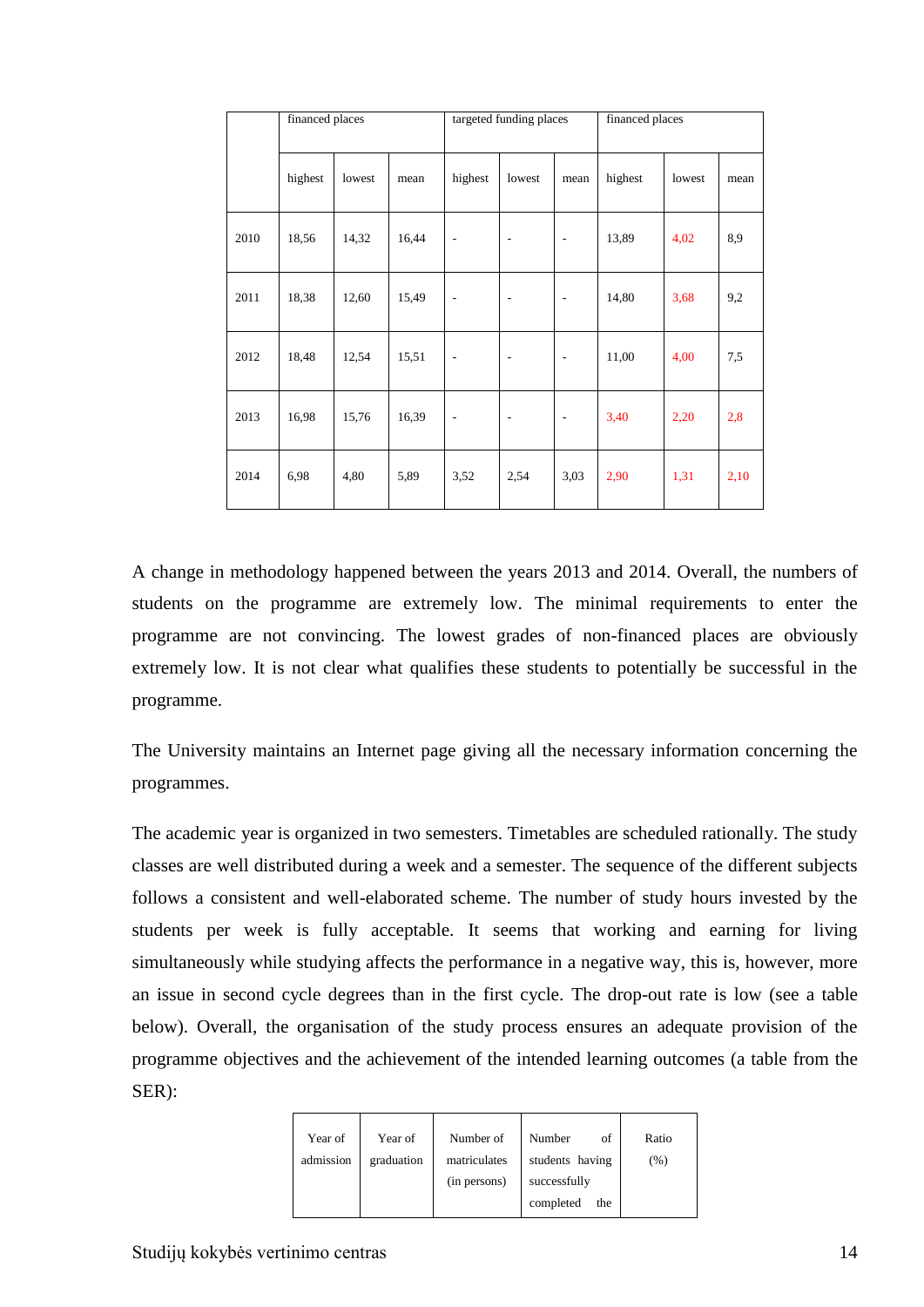|      |      |    | studies<br>(in<br>persons) |      |
|------|------|----|----------------------------|------|
| 2008 | 2012 | 38 | 14                         | 36,8 |
| 2009 | 2013 | 19 | 12                         | 63,1 |
| 2010 | 2014 | 10 | 10                         | 100  |

Students are encouraged and able to participate in research as part of their studies, however, research is primarily limited to the field of bio-energetics. Thus students have no or only very limited access to research options in many areas of their studies. Students commented on the fact that they would prefer more opportunities for active practical application of the subjects taught and less classroom work. This corresponds well with the findings from the previous Panel, that tuition is rather conservative and lacking in activating teaching forms.

Student exchange is made possible by the University though not very actively pursued by the students. Since almost all tuition in the study programme is in Lithuanian there is little opportunity for incoming students or researchers. The main reason against mobility given by the students is their necessity to work to cover their costs of living. The lacking mobility of the students decreases their chances to be successful within European labour market. Staff exchange is a critical factor in fostering student mobility. Staff exchange is, however, very limited and sometimes only for short periods at a time. For such a small country as Lithuania, exchange is a very important aspect of scientific work. The Review Panel encourages a much stronger focus on international staff exchange for at least a semester at a time.

The Faculty ensures an adequate level of academic support to the students. The University promotes programmes to provide adequate social support, which does not stop many students from working part-time in parallel to their study programme.

Assessment of almost all study subjects is performed by written examination. Oral examinations are basically unknown. There was no clear reason given for this. Even so, the assessment system of students' performance is clear, adequate and fair.

The final thesis assessments correspond to the University regulations. The level of the theses is satisfactory compared to international standards. The assessment sheets of exemplary theses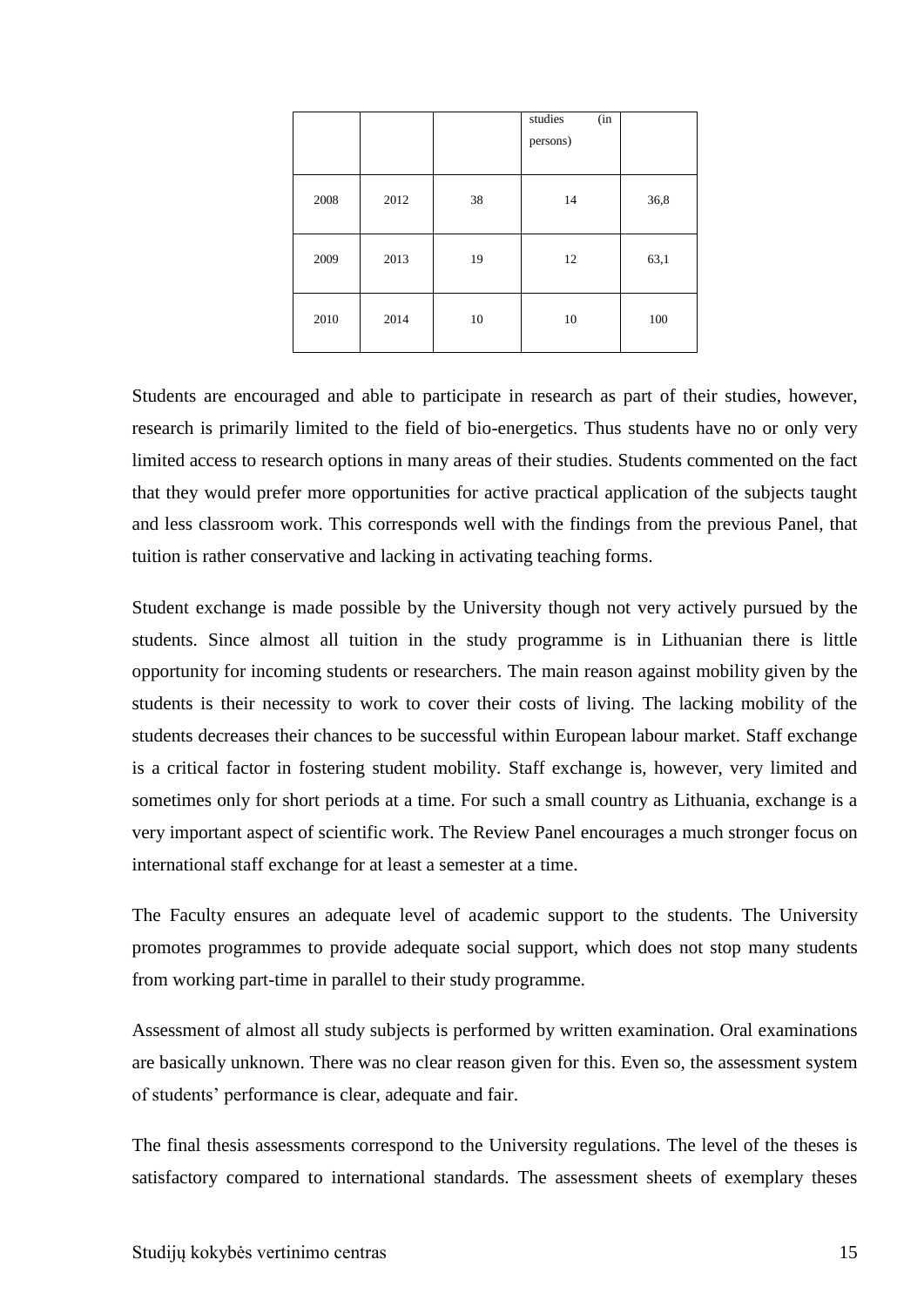examined during the site visit demonstrate meticulous care in the assessment process, however since all papers were in Lithuanian it was somewhat difficult to truly assess the scientific quality and depth.

The graduates are generally satisfied with job opportunities that they can find upon completion the degree and the employers are content with the scope and depth of skills achieved during the undergraduate programme. Sadly, the group of alumni that the Panel could speak to was mostly Masters Alumni and hardly professionally active Bachelor Alumni.

## **Strength: Low number of drop-outs. The alumni are very content with their choice of degree.**

**Weakness: Number of students entering the programme is very low. Minimal student performance requirements to enter the Bachelor degree and achieve the targeted academic standard are not clear. Activating forms of tuition are hardly used.**

#### <span id="page-15-0"></span>*2.6. Programme management*

Responsibilities for the curriculum and quality of education are clearly allocated and implemented. The various bodies and persons are active in their roles (Dean, Dean's office, Study Programme Committee, Faculty Council, meeting of the Academic Community of the Council). However, incentives for the teaching staff to provide excellent education, participate in eLearning and implement innovative methods of tuition are still rather weak. The Panel recommends the faculty to explore how this can be improved.

Information and data on the implementation of the programme are regularly collected and analysed. The SER describes an annual programme evaluation process, which involves all stakeholders and seems to follow an extensive process leading to implementation of improvements and enhancements to the programme in a timely manner for the next round. This helps in addressing the fourth recommendation of the previous evaluation ("The university and the faculty should reconsider the evaluation of the educational components. The peer team recommends the transition from the traditional summative evaluation to a modern formative evaluation"), however, there is no clear evidence of peer evaluation of subject delivery or assessment procedures except in the final thesis which is more a check on achieved academic proficiency and less a check on subject delivery.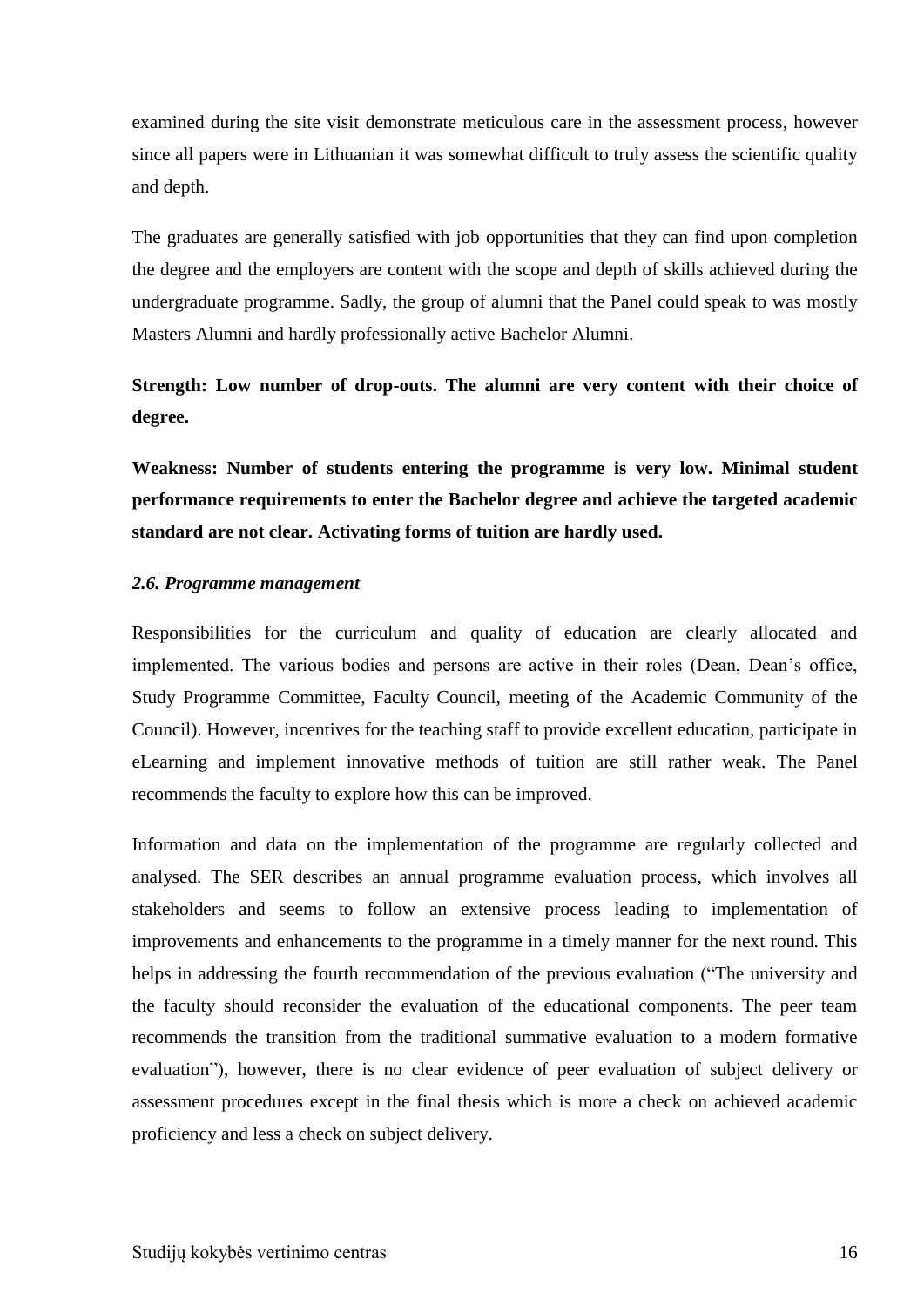Students are encouraged to provide feedback and assessments of the subjects they participated in, however, the participation is insufficient. Students are also not particularly active in the formal bodies that work on study reform (Faculty Council and Study Programme Committee). None of the students that were questioned were aware of this opportunity to influence the programme in the future.

The evaluation and improvement process involves stakeholders from outside the University. There is a good interaction between the social partners and the Faculty, particularly in a nonformal approach. More attention could be given in attracting lecturers from social partners to provide state-of-the-art insights to technical applications and approaches to problem-solving, be it not for a full semester but for individual lectures.

In conclusion, the Review Panel finds that programme is regularly reviewed, internal and external evaluations are used to improve the programme (in particular cases to some extent) and thus the defined quality assurance measures are effective and efficient enough.

**Strength: The study programme is generally well organised and there is an active process for study reform.**

**Weakness: Student participation in tuition evaluations and degree reform is weak. Peer reviews of study subject delivery should be enhanced.**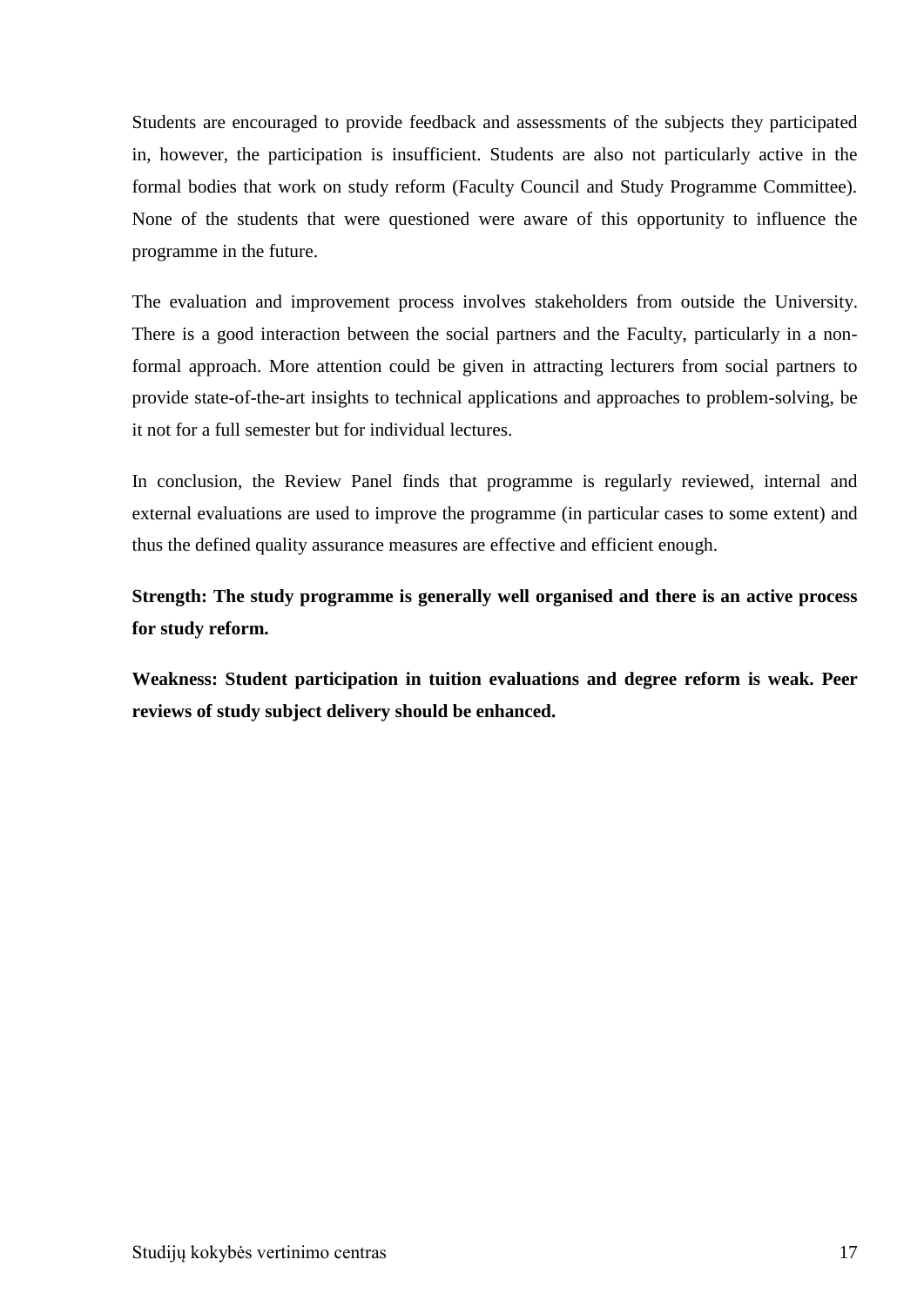#### <span id="page-17-0"></span>**III. RECOMMENDATIONS**

- 1. The title of the programme is *Energy Engineering*. The basic technologies taught are applied primarily to the field of agroenergetics. The Panel recommends to broaden the area of application to other energy fields relevant to Lithuanian market.
- 2. The programme teaches a broad scope of engineering skills relevant to the field of energy engineering in the agricultural business. The Review Panel recommend a deepening and broadening of tuition in the areas of computer based analysis and design.
- 3. English speaking abilities of the staff and international exchange should be enhanced.
- 4. The use of Moodle and distance learning technologies should be improved.
- 5. As commented on in the previous external evaluation report, the application of activating learning formats such as problem based learning should be increased and the teaching staff trained and motivated for this purpose.
- 6. The SER does not in itself discuss areas of weaknesses and improvement and what is already being done to rectify these. In the future this should be changed. Also a better organisation of the description of studies as supplied to the Review Panel should be provided (not alphabetical according to title of subject in Lithuanian).
- 7. A closed feedback loop to the students about improvement measures that are implemented should be visible.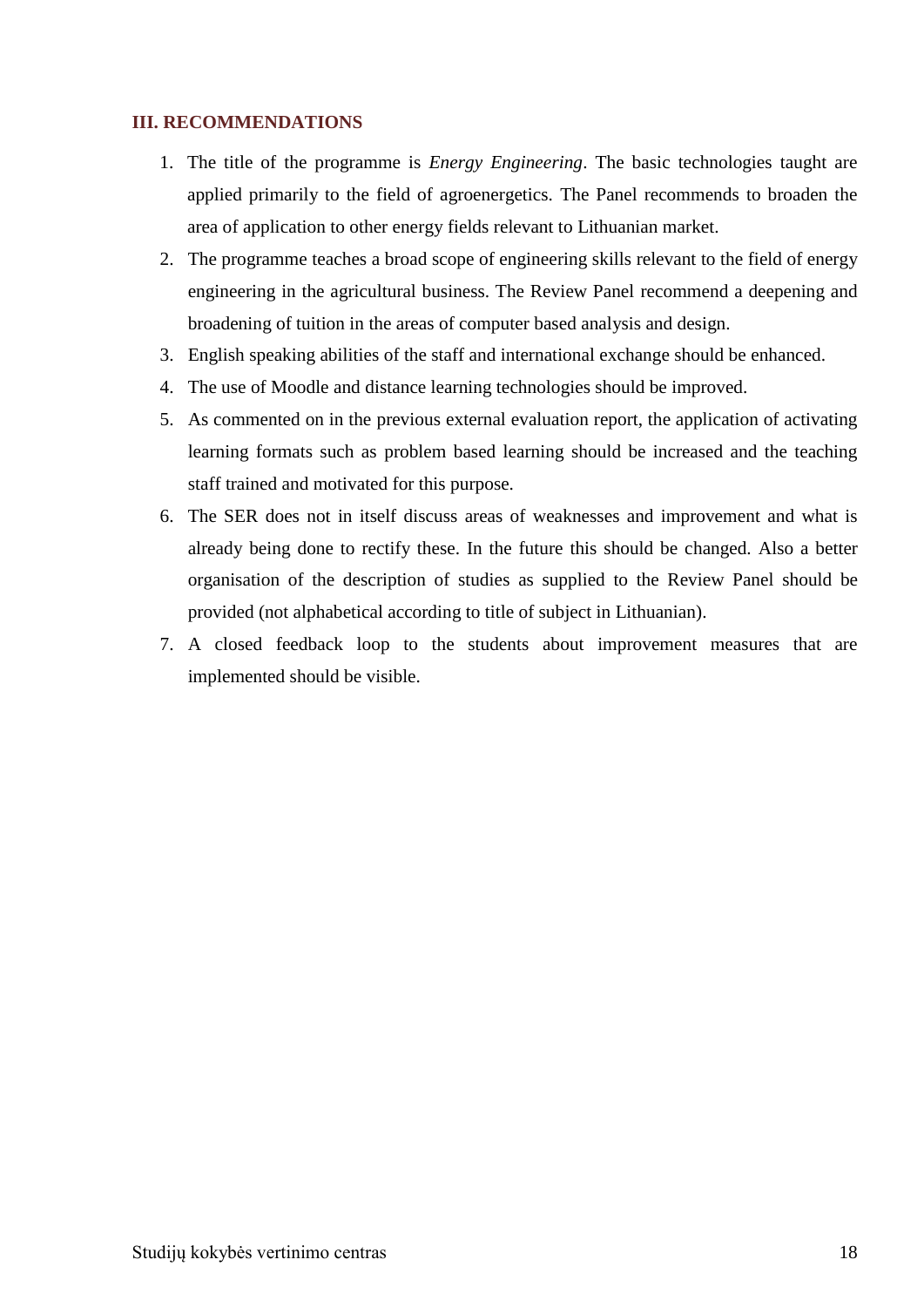## <span id="page-18-0"></span>**IV. EXAMPLES OF EXCELLENCE**

The degree has a clear market focus (energy technology in the agricultural field off business) which though quite narrow is very relevant for Lithuania in developing its energy infrastructure. The degree achieves in an excellent way the target of educating students to be active participants in this business environment.

Learning and research resources in the field of bioenergetics are excellent.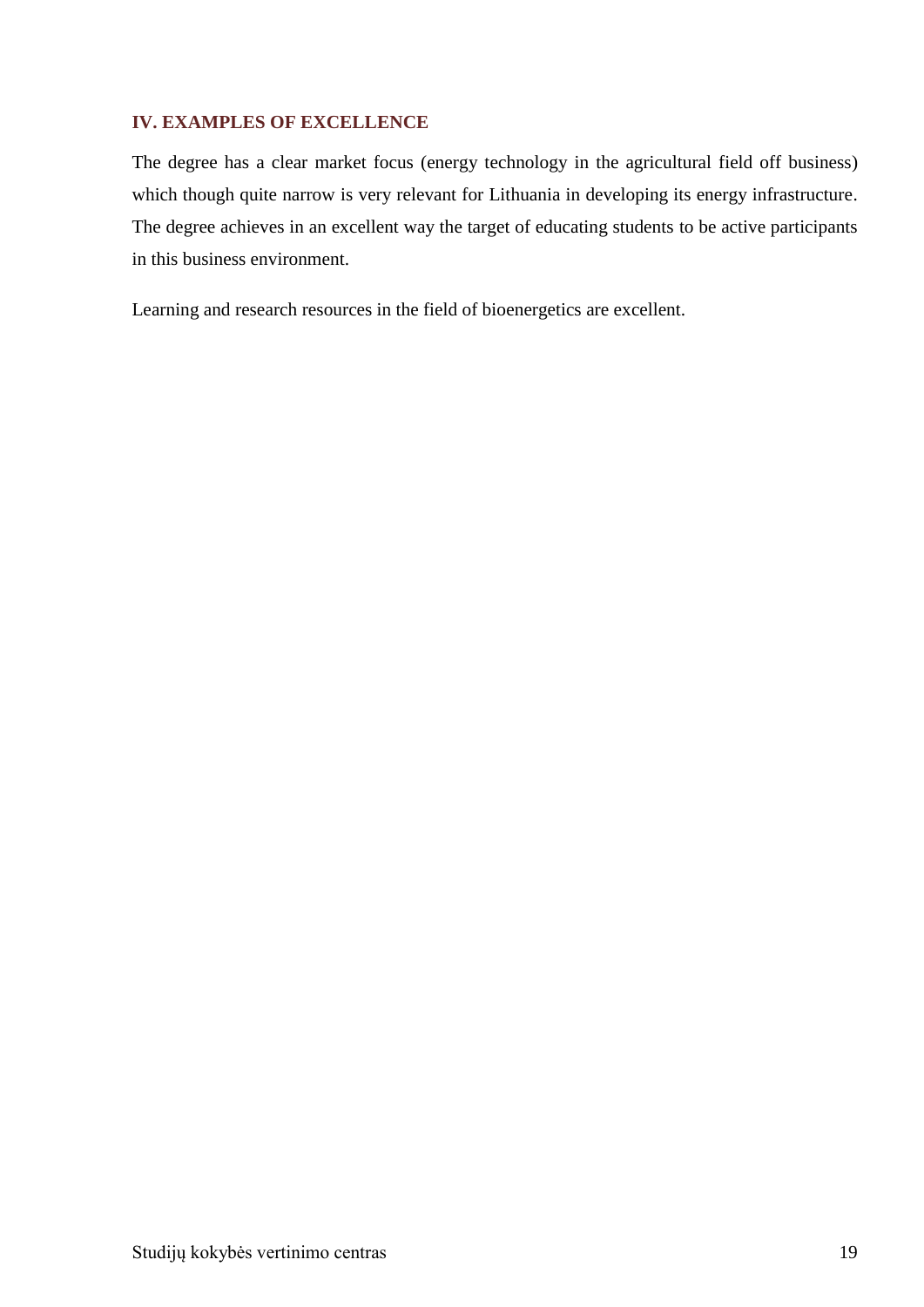### <span id="page-19-0"></span>**V. SUMMARY**

#### **Main positive quality aspects:**

- 1. The Bachelor study programme appears to prepare the graduates well for a business career. The Bachelor degree provides a very substantial basis in fundamental sciences, agroenergetics and electrical technology (good generalist), and offers interesting elective study subjects in various fields of energy technology.
- 2. The Panel was informed that the students are very satisfied with the availability of the teaching staff and receive all the tuition support they require.
- 3. The Institute has good connections to the relevant bio-industry and receive valuable feedback on the state-of-the-art developments and indications in which direction the programme can be further developed.
- 4. The laboratories are well equipped and suitable for the teaching requirements. The Review Panel only see potential for research in the field of biotechnology.

#### **Main negative quality aspects:**

- 1. Some areas of application of energy engineering technology are insufficiently taught.
- 2. The Review Panel found little to no proof that the Institute has modernised its learning methods as recommended in the last evaluation report (2012). The pedagogical methods still appear to be rather conservative.
- 3. The first level degree is lacking in the field of numerical engineering methods (Finite Element Analysis, Computerized Flow Modelling, Matlab-Simulink, Computer Science).
- 4. Distant learning techniques are hardly employed and the content on the Moodle platform is only slowly being expanded.
- 5. The average level of command of the English language by the staff is low. Staff should be motivated to improve their language capabilities.
- 6. The number of students on the programme is very low, close to the absolute minimal requirements to maintain the study programme. It was not clear what the Institute is undertaking to attract more students to its study programme.
- 7. The SER that the Panel reviewed contains no self-criticism as to what is working well, what is working less well and what is being undertaken to improve the situation.
- 8. The Description of study subjects in the Annex to the SER is poorly organised, particularly for non-Lithuanian speakers.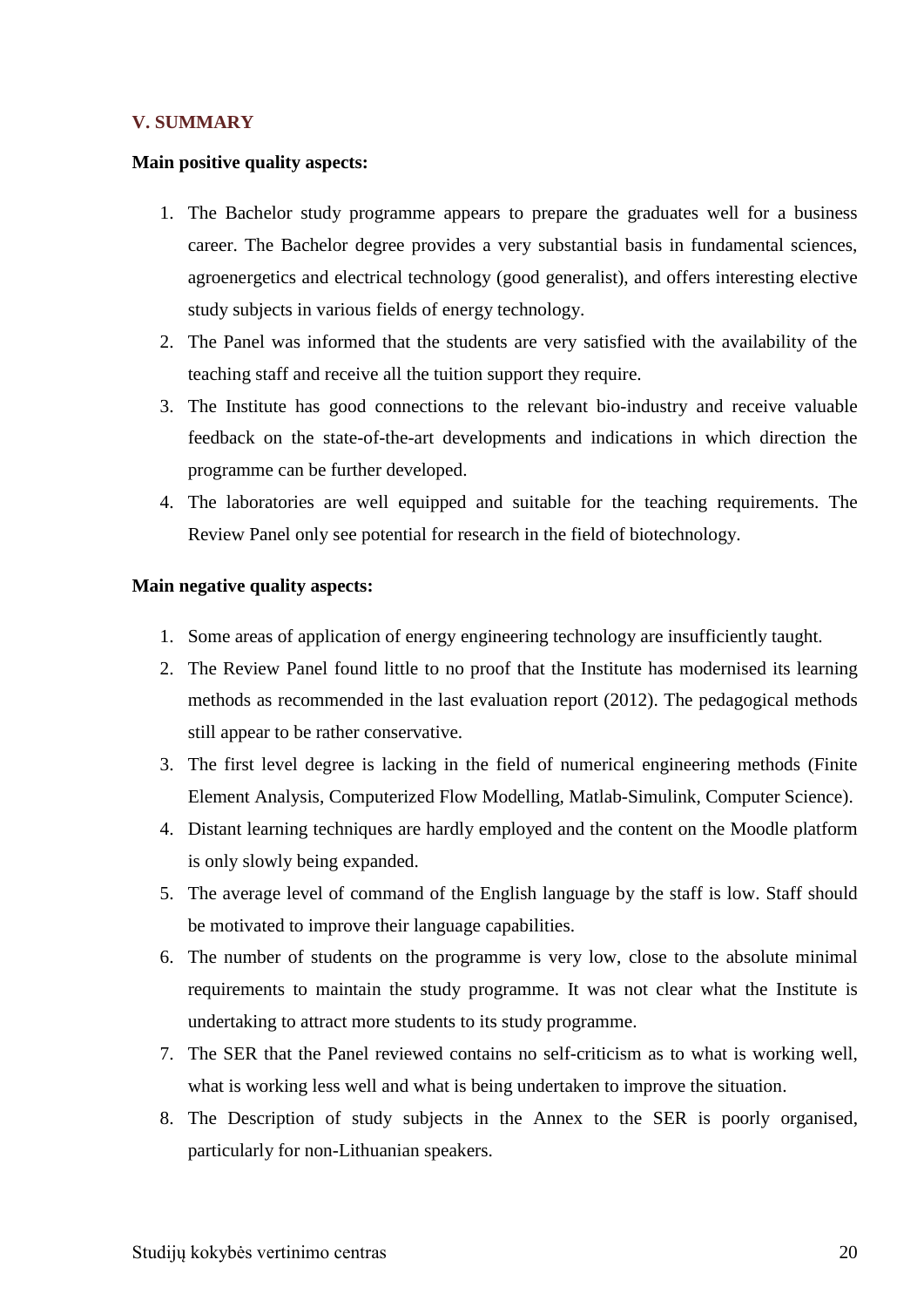9. Feedback that is received from the students at the end of the semesters is only sporadic. A closed feedback loop to the students about improvement measures that are implemented is not visible.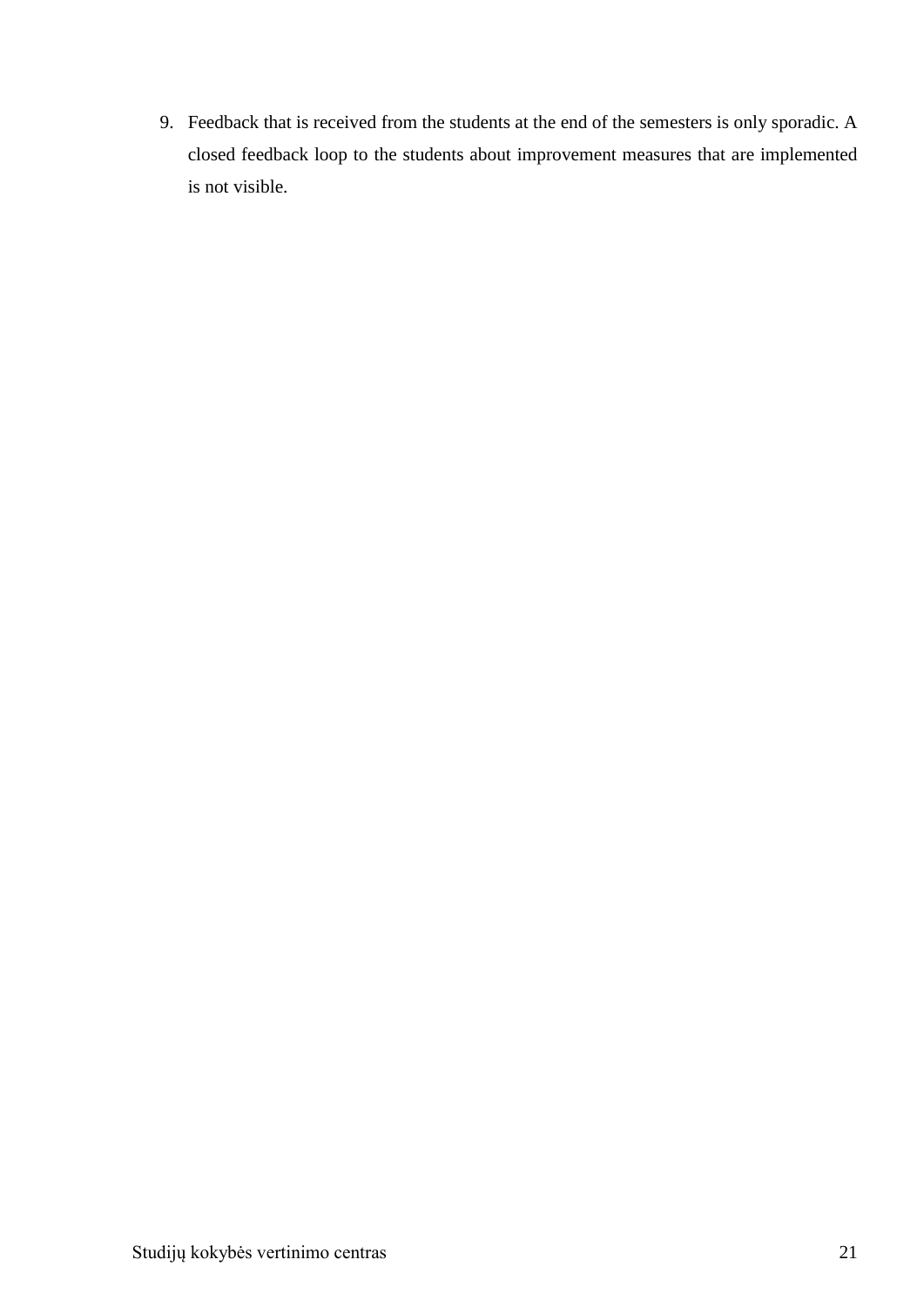## <span id="page-21-0"></span>**VI. GENERAL ASSESSMENT**

The study programme *Energy Engineering* (state code – 612E30003) at Aleksandras Stulginskis University is given a positive evaluation.

| No. | <b>Evaluation Area</b>                             | <b>Evaluation of</b><br>an area in<br>points* |
|-----|----------------------------------------------------|-----------------------------------------------|
| 1.  | Programme aims and learning outcomes               |                                               |
| 2.  | Curriculum design                                  |                                               |
| 3.  | Teaching staff                                     |                                               |
| 4.  | Facilities and learning resources                  | 3                                             |
| 5.  | Study process and students' performance assessment | 3                                             |
| 6.  | Programme management                               |                                               |
|     | <b>Total:</b>                                      | 18                                            |

*Study programme assessment in points by evaluation areas*.

\*1 (unsatisfactory) - there are essential shortcomings that must be eliminated;

2 (satisfactory) - meets the established minimum requirements, needs improvement;

3 (good) - the field develops systematically, has distinctive features;

4 (very good) - the field is exceptionally good.

| Grupės vadovas:<br>Team leader: | Dr. Thomas Flower         |
|---------------------------------|---------------------------|
| Grupės nariai:<br>Team members: | Prof. Zbigniew Hanzelka   |
|                                 | Prof. Frank Behrendt      |
|                                 | Prof. Abdulnaser I. Sayma |
|                                 | Dr. Ramūnas Gatautis      |
|                                 | Mr Giedrius Gecevičius    |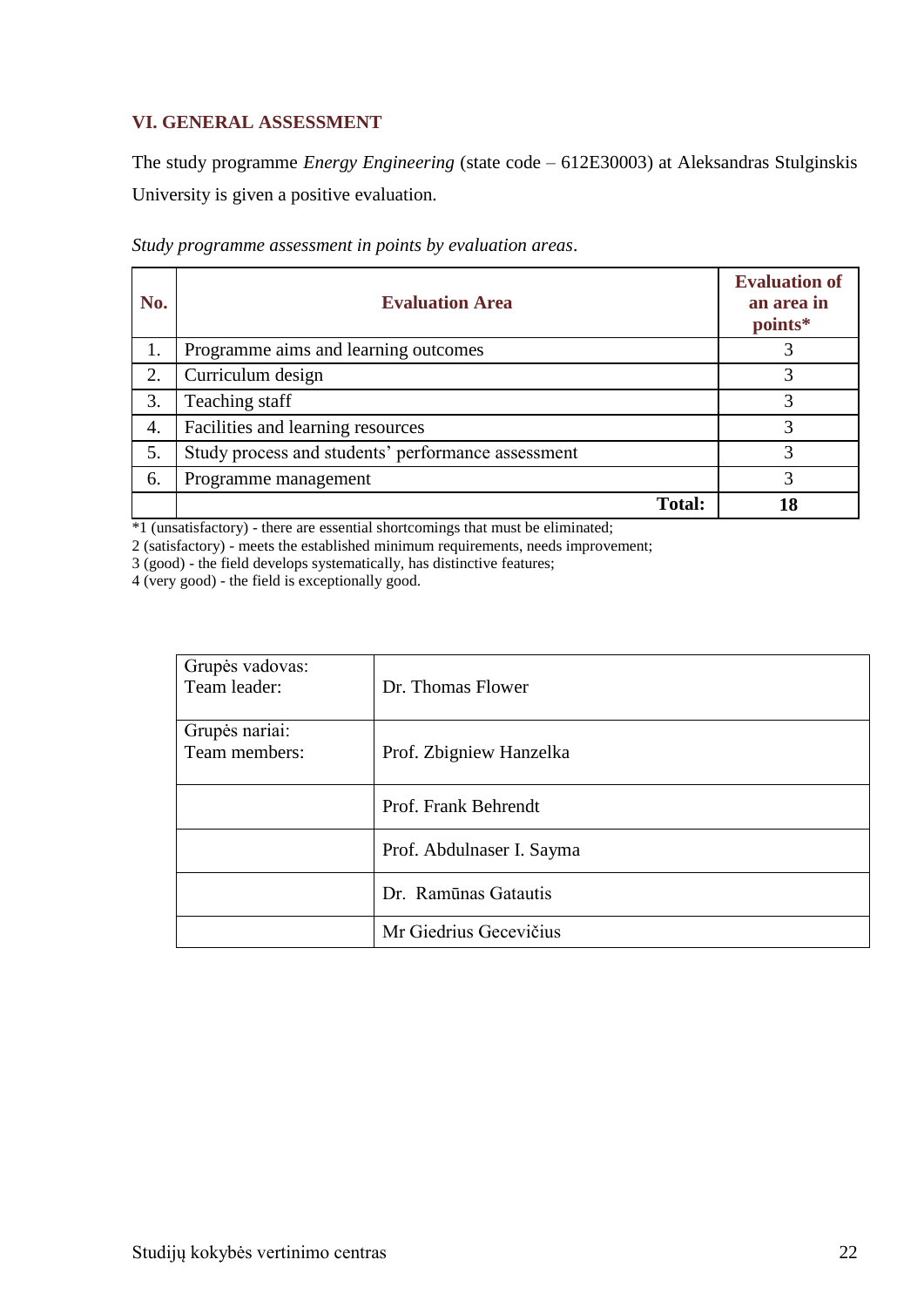#### **Vertimas iš anglų kalbos**

## **ALEKSANDRO STULGINSKIO UNIVERSITETO PIRMOSIOS PAKOPOS STUDIJŲ PROGRAMOS** *ENERGETIKOS INŽINERIJA* **(VALSTYBINIS KODAS – 612E30003) 2016-03-21 EKSPERTINIO VERTINIMO IŠVADŲ NR. SV4-78 IŠRAŠAS**

<...>

## **VI. APIBENDRINAMASIS ĮVERTINIMAS**

Aleksandro Stulginskio universiteto studijų programa *Energetikos inžinerija* (valstybinis kodas – 612E30003) vertinama **teigiamai**.

| Eil.<br>Nr. | <b>Vertinimo sritis</b>                          | <b>Srities</b><br>jvertinimas,<br>balais* |
|-------------|--------------------------------------------------|-------------------------------------------|
| 1.          | Programos tikslai ir numatomi studijų rezultatai | 3                                         |
| 2.          | Programos sandara                                | 3                                         |
| 3.          | Personalas                                       | 3                                         |
| 4.          | Materialieji ištekliai                           | 3                                         |
| 5.          | Studijų eiga ir jos vertinimas                   | 3                                         |
| 6.          | Programos vadyba                                 | 3                                         |
|             | Iš viso:                                         | 18                                        |

\* 1 - Nepatenkinamai (yra esminių trūkumų, kuriuos būtina pašalinti)

2 - Patenkinamai (tenkina minimalius reikalavimus, reikia tobulinti)

3 - Gerai (sistemiškai plėtojama sritis, turi savitų bruožų)

4 - Labai gerai (sritis yra išskirtinė)

<...>

## **V. SANTRAUKA**

## **Pagrindiniai teigiami kokybės aspektai:**

- 1. Bakalauro studijų programoje yra parengiami absolventai, kurie lengvai integruojasi į darbo rinką. Studijų programoje studentai įgyja pakankamas pagrindines fundamentaliųjų mokslų, agroenergetikos ir elektros technologijų žinias, taip pat gali rinktis studijų dalykus iš įvairių energijos technologijų krypčių.
- 2. Ekspertų grupė buvo informuota, kad studentai yra labai patenkinti suteikiamomis galimybėmis bendradarbiauti su dėstytojais ir gauna visą reikiamą akademinę pagalbą.
- 3. Institutas palaiko glaudžius ryšius su biopramone ir gauna vertingų atsiliepimų apie modernias sektoriaus plėtros kryptis bei patarimų, kaip studijų programą tobulinti.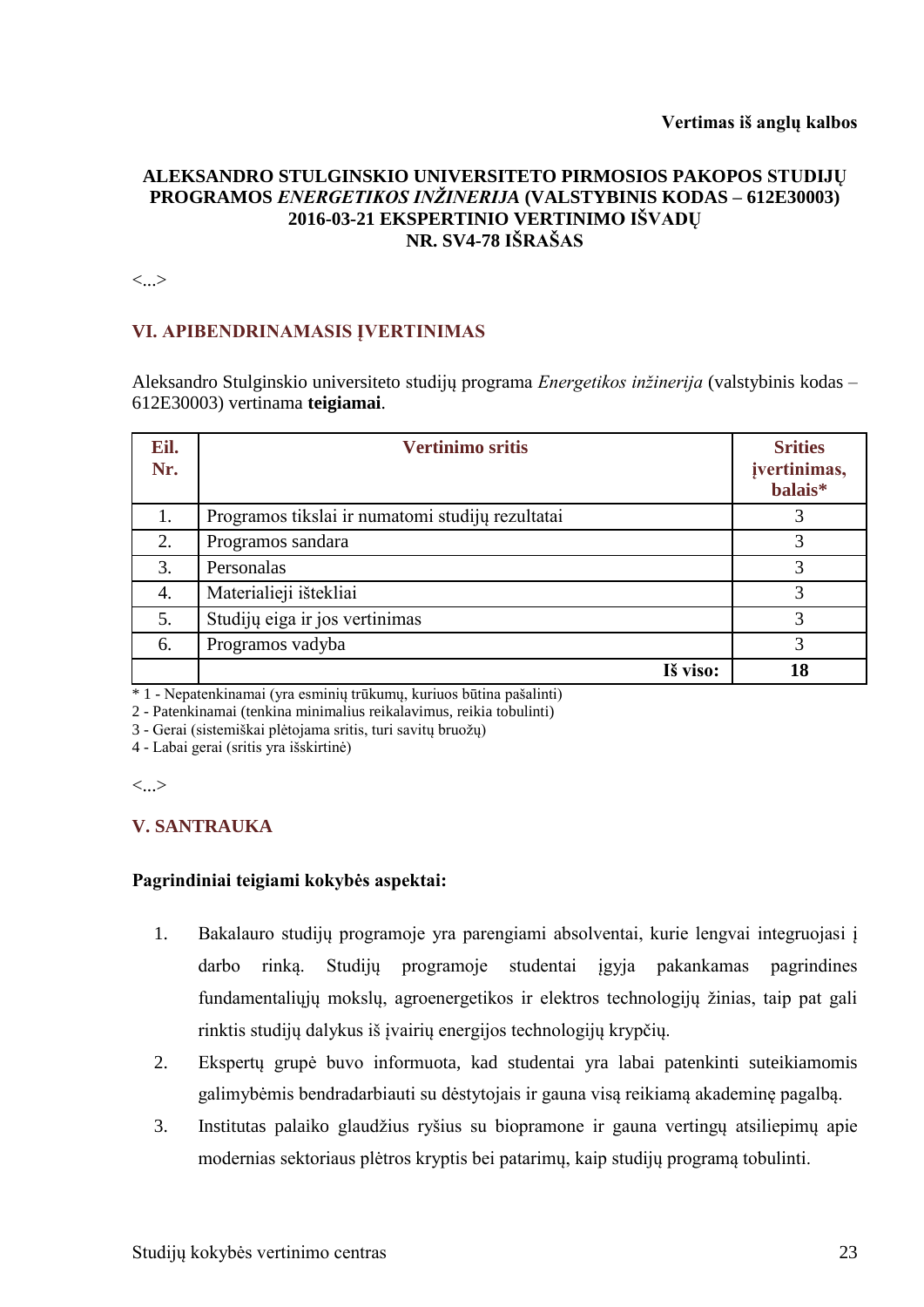4. Studijoms skirta įranga laboratorijose yra tinkama. Vis dėlto ekspertų grupė mokslinių tyrimų potencialą mato tik biotechnologijų kryptyje.

## **Pagrindiniai neigiami kokybės aspektai:**

- 1. Tam tikroms energetikos inžinerijos technologijų taikymo sritims yra skiriama nepakankamai dėmesio.
- 2. Ekspertų grupė rado nepakankamai įrodymų, kad Institutas modernizavo dėstymo metodus, kaip buvo rekomenduota po ankstesnio išorinio vertinimo (2012 m.). Pedagoginiai metodai vis dar yra gana konservatyvūs.
- 3. Pirmosios pakopos studijų programoje trūksta skaitmeninės inžinerijos metodų (įtempių analizė galinių elementų metodu, kompiuterinis srautų modeliavimas, Matlab-Simulink, kompiuterių mokslas).
- 4. Nuotolinio mokymosi metodai beveik nenaudojami, o Moodle platforma turinio atžvilgiu yra pildoma labai lėtai.
- 5. Vidutiniškai akademinio personalo anglų kalbos lygis yra žemas. Reikėtų motyvuoti personalą gerinti anglų kalbos įgūdžius.
- 6. Studijų programos studentų skaičius yra labai mažas, artimas minimaliam, kad studijų programa būtų vykdoma. Kokių priemonių Institutas imasi siekdamas pritraukti daugiau studentų, liko neaišku.
- 7. Vertinimui pateiktoje savianalizės suvestinėje nėra pateikiamas joks savikritiškas požiūris į tai, kas programoje veikia gerai, kas yra tobulintina ir kokių priemonių imamasi situacijai gerinti.
- 8. Studijų dalykų aprašai savianalizės suvestinės priede yra prastai susisteminti, ypač tiems, kurie nekalba lietuvių kalba.
- 9. Semestrų pabaigoje studentų teikiamas grįžtamasis ryšys tik atsitiktinis. Studentai nėra informuojami apie tai, kaip įgyvendinami programos pakeitimai jų pateikto grįžtamojo ryšio pagrindu.

 $\langle \cdot, \cdot \rangle$ 

## **IV. IŠSKIRTINĖS KOKYBĖS PAVYZDŽIAI**

Studijų programa yra orientuota į konkretų darbo rinkos rektorių (žemės ūkio energetikos technologijas), kuris, nors ir siauras, tačiau atitinka Lietuvos kontekstą energetikos